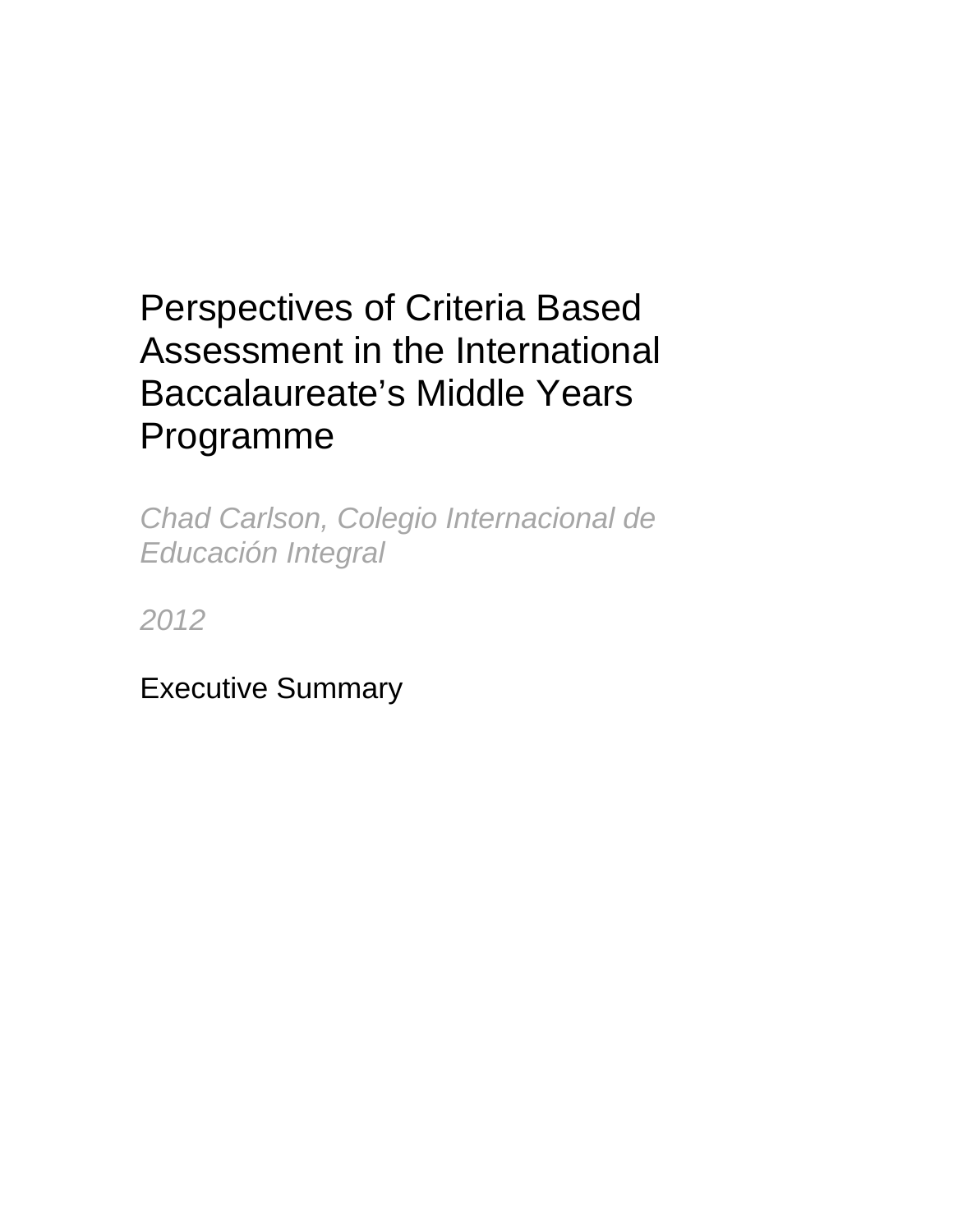# **Introduction**

There is growing acknowledgement that assessment in the mainstream educational system requires change in order to better meet the needs of the  $21<sup>st</sup>$  century learner. Today, many schools are moving away from the traditional model of norms-referenced grading standards to a system of authentic assessment, where learning objectives are standardized and active student involvement plays an important role in the assessment process (Wiggins, 1998). Assessment is no longer seen as a method of 'auditing' student achievement, but as an integral part of the learning process.

As schools move away from the system of norms-referenced grading, many are implementing the criteria-based assessment model, where assessment is based upon pre-established learning objectives and student achievement is determined by the success in meeting program objectives. Instead of ranking student achievement, the criteria-based assessment model offers qualitative descriptors indicating the level of achievement of the student in meeting its objectives for learning. The criteria based assessment model requires greater student involvement, with the intention of developing student processes in critical thinking, metacognition, and reflection. Essential to the success of a criteria based assessment model is the idea that students deserve to have 'access' to criteria and standards for the learning they must master (Wiggins, 1998). When successfully articulated, all members of the learning community know the objectives and expectations for learning and what is required to be successful at each level of the program.

Assessment in the International Baccalaureate's Middle Years Programme (MYP) follows a criteria-related assessment model, meaning that the program's learning objectives are directly aligned with the program's criteria for assessment. In defining its assessment scheme, the IB indicates the importance of student involvement in the assessment process. Specifically, the IB requires schools to clarify the expectations for learning so that students may actively participate in the assessment process (*From Principles to Practice,* 2008). The MYP's assessment scheme is intentionally designed to allow for student self-assessment, reflection, metacognition and the development of Approaches to Learning skills. The IB emphasizes that careful articulation of program learning objectives is critical to the success of the criteria-related assessment model used in the MYP.

# **Theoretical Framework - Educative Assessment**

The MYP's assessment scheme was developed in line with the theoretical framework of educative assessment, as described by educator Grant Wiggins. Educative assessment views assessment as an integral part of the educational process, where students receive continual feedback, are given the tools to accurately self-assess their work, and the objectives and standards for learning are spelled out and are clearly articulated to all members of the learning community; students, teachers, and parents (Wiggins, 1998). Moreover, educative assessment requires active student engagement in the assessment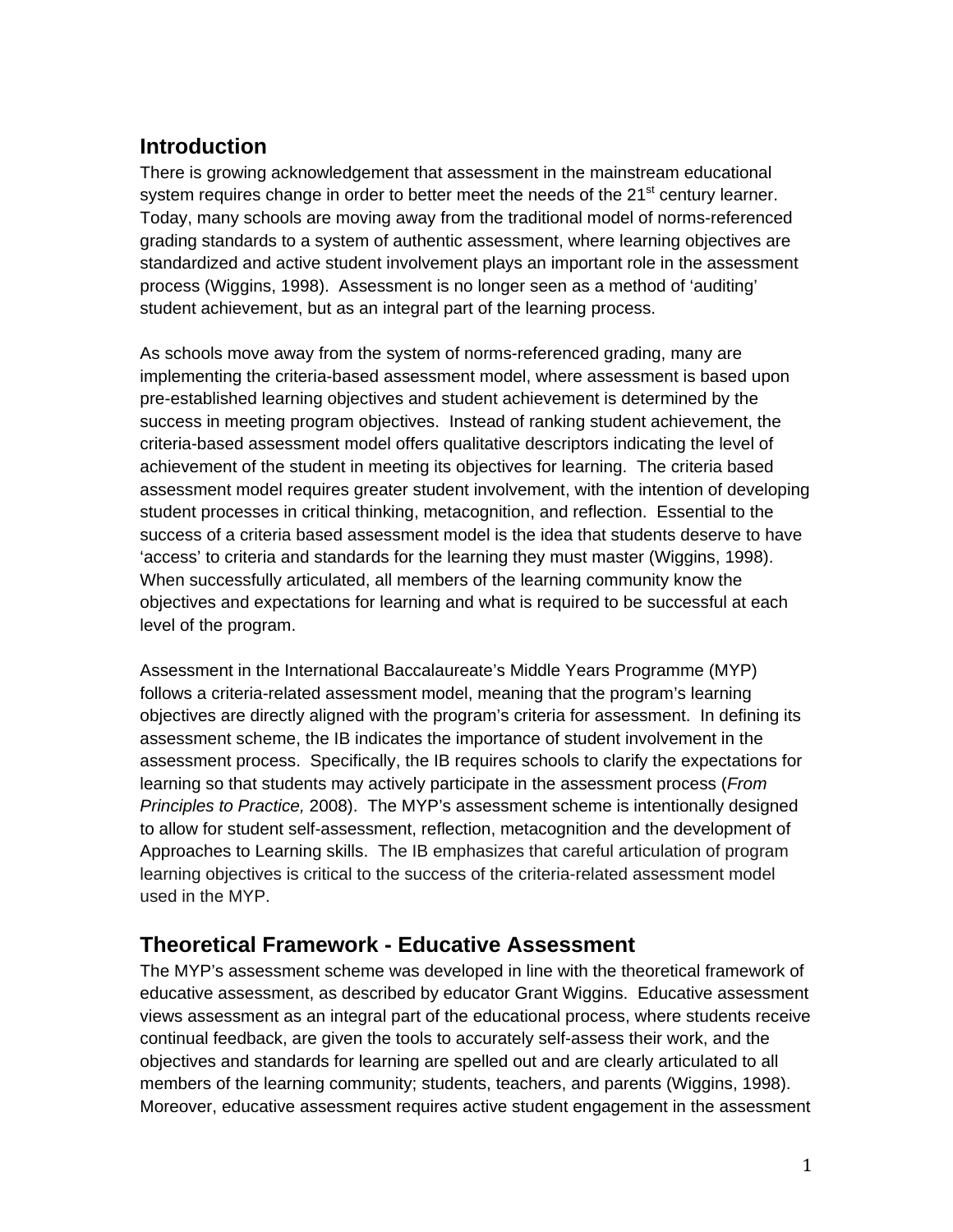process, which is the foundation for the development of metacognition, reflection, and critical thinking. To assure this takes place, the clarification and careful articulation of criteria is essential for student achievement of program objectives in a criteria-related assessment program (Saddler, 1983).

The benefits of student involvement in the assessment process have been widely acknowledged. Research in assessment strongly supports that the validity and reliability of assessment is greatly increased when all members of the learning community are involved (WNCP, 2004). Furthermore, greater student access and teacher articulation of learning objectives has been shown to generate greater success in learning (Sadler, 2005). When students know what is expected of them, what the goals for learning are, and what the purpose of assessment is, they have a greater opportunity to prepare by identifying their strengths and areas for improvement in the learning process (Bargainnier, 2003; Wiggins, 1998).

The IB clearly indicates that the criterion-related assessment model implemented in the MYP requires students to have access to the learning objectives for each subject group (*From Principles to Practice,* 2008). While access is a broad term, for the purpose of this report, I refer to access as the articulation, or the level of frequency and quality in which program objectives and assessment criteria are communicated to members of the learning community, primarily students and parents. Essential to the notion of access is that students are informed about the criteria by which judgments are made about the quality of their work (Sadler, 2005). As Wiggins argues through his model of educative assessment*,* in order to effectively learn*,* students need "a complete demystification of the standards and performances of test tasks against which they will be evaluated" (Wiggins, 1998, p.14). Knowing the specific objectives for learning and the criteria for assessment enables students to prepare, self evaluate, self-adjust, and reflect; fundamental requisites of learning in a system of educative assessment (Bargainnier, 2003; Davies and Le Mahieu, 2003; Sadler, 2005; Wiggins, 1998). In educative assessment, learning objectives are articulated to students before, during, and after assessment.

For successful articulation of learning objectives to take place in the MYP, the IB specifically requires that schools clarify (MYP: From Principles into Practice, 2008):

- o what is being assessed
- o the criteria for achievement
- o the method by which all assessments will be made

# **Methodology**

This study intends to assess how the implementation of MYP subject criteria has affected the overall understanding, articulation and achievement of program learning objectives in two MYP schools. The goal is to share perspectives in the implementation of one system of educative assessment, the IB's MYP criteria-related assessment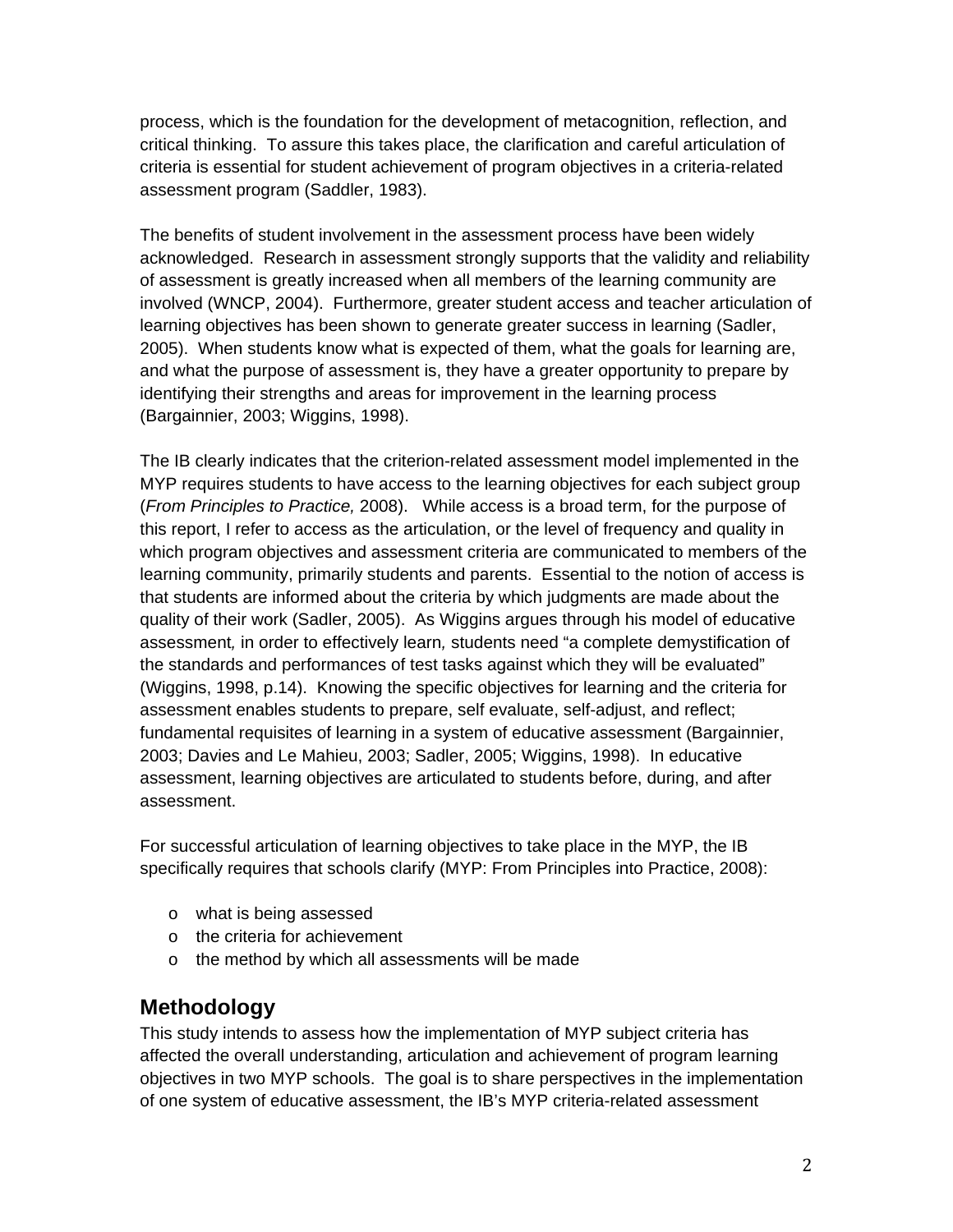model, in order to better understand the challenges, difficulties and successes that educators face in their implementation of a new assessment model.

The research was inspired by both challenges faced by the researcher, a teacher and coordinator in the MYP, and by research in higher education which has shown that despite the potential for greater student involvement that criteria based assessment programs offer, "the fundamental judgments teachers make about the quality of student work remain subjective and substantially hidden from students' view" (Saddler, 2005, 175). This report aims to explore the nature of subjectivity of the MYP's criteria-related assessment model and to learn if students are more actively engaged in the assessment sdprocess when criteria based assessment is effectively articulated. Further, to learn if this allows for greater student achievement, reflection, and processes of metacognition.

Research questions were designed to assess community understanding of learning objectives, variables that affect articulation of program learning objectives and the benefits of effective articulation of learning objectives in the MYP's criteria-related assessment model. The primary question that guides this research is:

o What are the benefits and challenges of successfully articulating programlearning objectives in a criteria related assessment program?

To answer this question, I researched the following questions:

- o What is the level of understanding among students and teachers of the program learning objectives in the two school communities?
- $\circ$  How are learning objectives at the two schools articulated and what are the variables that lead to effective articulation?
- o What are the benefits of successfully articulating the learning objectives of a program?

The research for this report was conducted in two MYP IB World Schools. Both schools were independent schools with reputable reputations for student achievement in their respective regions. The two sample schools used for this study were chosen for purposes of access and familiarity, as the researcher had worked as both a coordinator and teacher at both, assisting with access to faculty, students, and curriculum documents. Additionally, having a familiarity with both school communities allowed for greater participation and trust between the researcher and the participants. However it is important to consider the limitations of the sampling method used for the research design of this report, as the practices implemented by both schools may not be representative of all schools in the IB community (McMillan, 1996). For purposes of privacy and confidentiality, the names of the participant schools have been modified in this report.

Colegio Campestre, located in Latin America, was founded in 1977 and was authorized in the IB Middle Years Programme in 2005. It offers the MYP in 4 years, spanning from grades 6 through 9. At the time of this study, there were approximately 180 students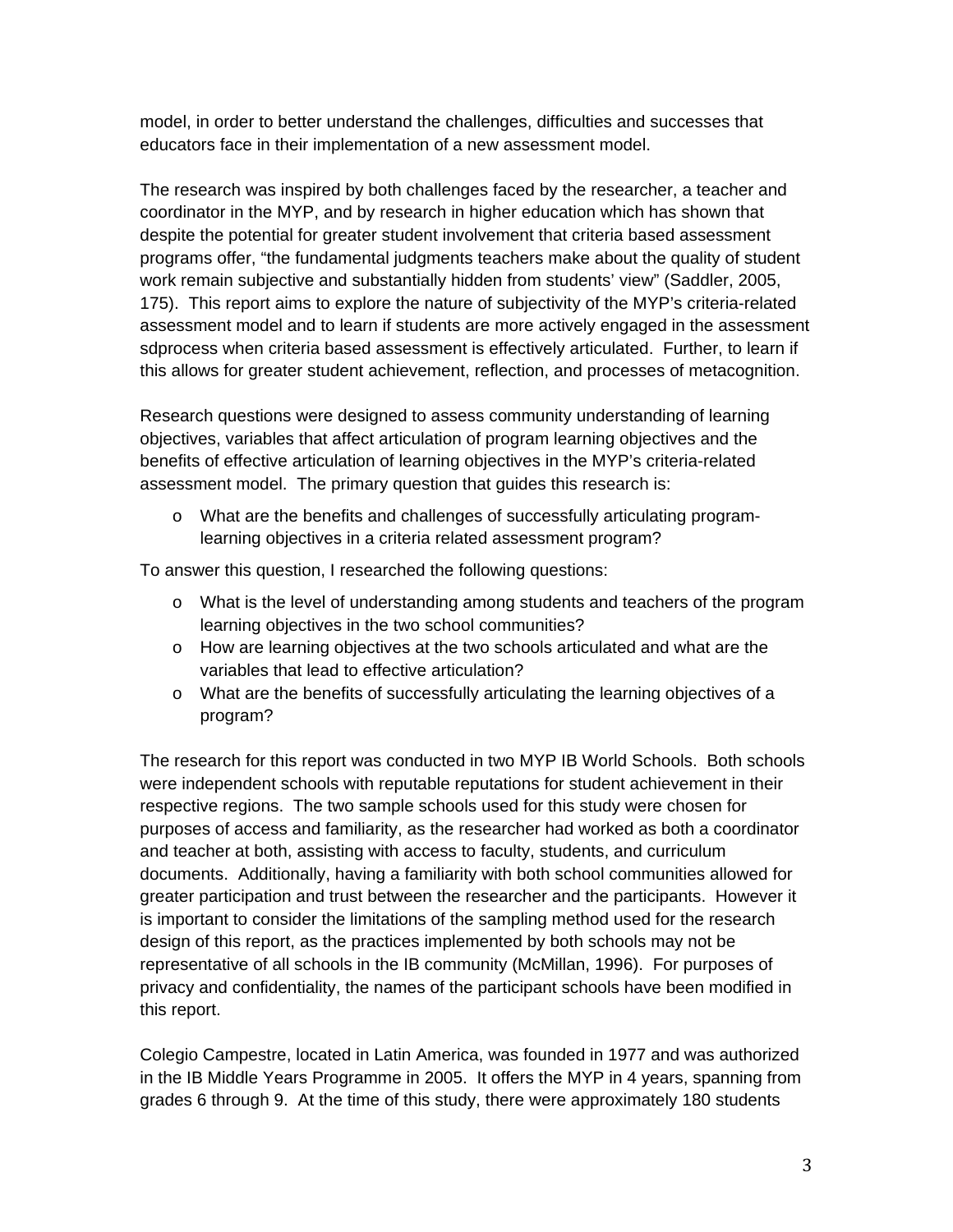and 22 full-time teachers in its MYP section. The average years of experience in the IB of Colegio Campestre's MYP faculty was 5.6 years. However, of the 22 teachers in the MYP section, 11 were new to the program at the time of the study. Colegio Campestre allocates 9 hours per week to professional development activities, department meetings, grade level meetings, and section-planning meetings. It has a rather rigorous document revision process in place, as all MYP unit planners, annual plans, course outlines, and assessments are first revised as a team in departments, then by the Head of Department, and then finally are revised and approved by the MYP Coordinator.

Baybridge International School, located in North America, was founded in 1997 and was authorized in the IB Middle Years Programme in early 2009. At the time of the study there were approximately 85 students and 14 full-time teachers in its MYP section. The average years of experience in the IB of Baybridge's MYP faculty was 2.5 years. Of the 14 teachers in the MYP section, 8 were new to the MYP at the time of the study. Baybridge International School allocates an average of 3 hours per week to professional development and section meetings. Due to the size of the school, much of the planning takes place informally and as needed, as opposed to structured meeting times. The MYP Coordinator is solely responsible for the revision and authorization of planning documents and assessments in the MYP section.

The findings of this study were based on both quantitative and qualitative data collected from structured surveys, semi-structured interviews, and observations of students, teachers, and parents in the two school communities (refer to Appendix to review the survey and interview questions). Over 300 individuals participated in this study, approximately 220 students, 36 teachers, 3 academic coordinators, and 50 parents. Structured student surveys were designed to assess student perceptions of the articulation of program learning objectives and assessment criteria and student involvement in the assessment process. Teacher surveys were designed to assess teacher practices in the implementation and articulation of the subject assessment criteria. Structured survey questions were informed by program requirements specified in IB's MYP: From Principles into Practice, 2008 guide. Interviews for both students and teachers were semi-structured and were designed to supplement the quantitative data collected in surveys and better understand variables in which affect the way that assessment criteria are employed, learning objectives are articulated, and the level in which students are involved in the assessment process. And finally, observations of student portfolios, academic reflections, conference presentations, classroom activities, and assessment documents were conducted in order to collect anecdotal evidence to support conclusions and findings made from the surveys and interviews.

A content analysis methodology was employed to analyze the data collected during the research phase of this report. This methodology was selected due to the flexibility it allows in the research design and analysis of data (Elo and Kyngas, 2007). An inductive approach was taken due to the relative lack of research and data on the topic. Trends in participant response were categorized according to their perceived understanding of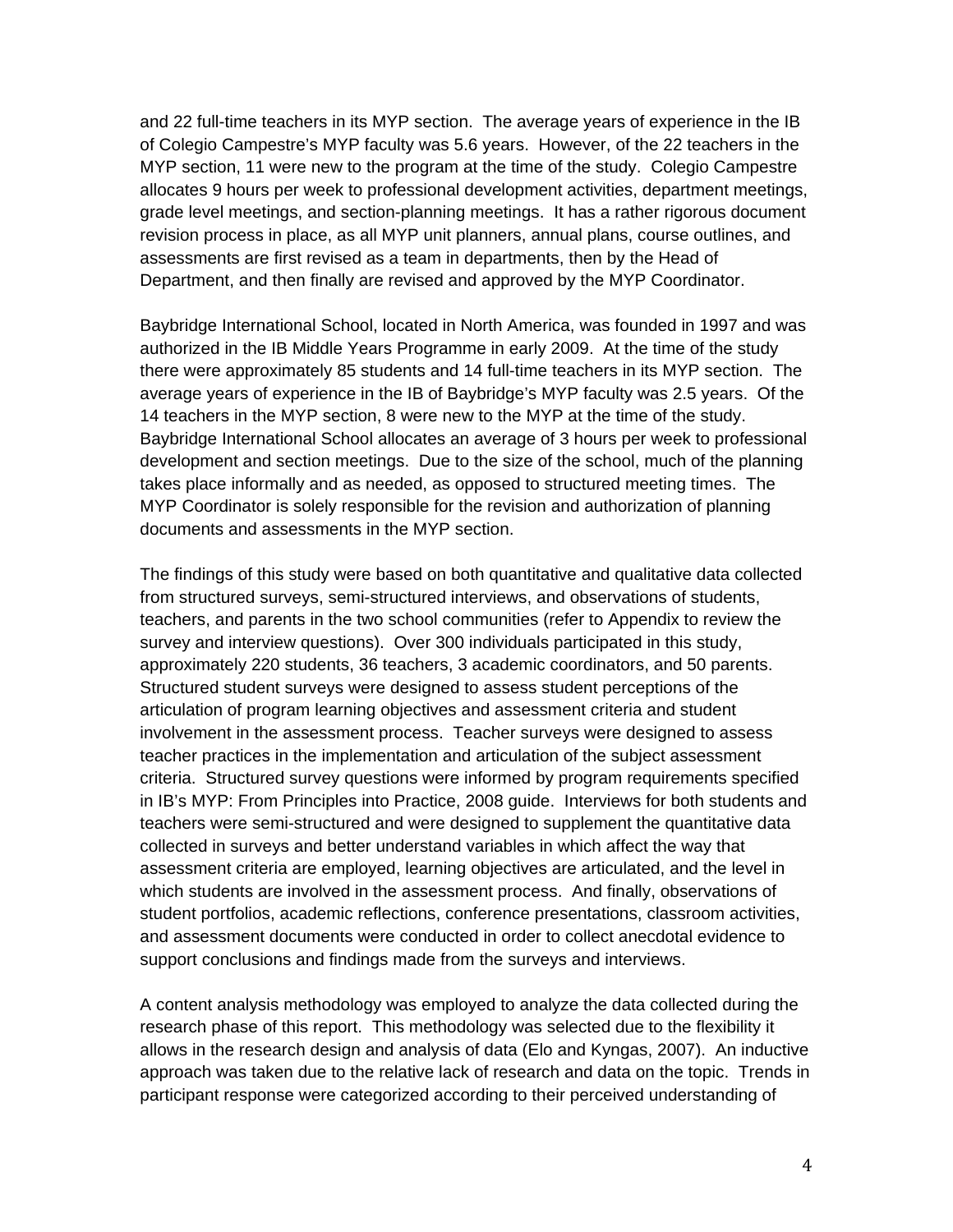subject assessment criteria and their engagement in the assessment process. Specifically, the quantitative data collected from student responses were categorized according to: student perceived understanding of subject area assessment criteria, their perceptions regarding teacher articulation of learning objectives of assessments, and their use of assessment criteria to prepare for assessments, self-assess their work during the assessment process and their use of this information to reflect upon their learning and areas for improvement. The qualitative data collected from teacher responses was categorized according to the perception of the level of understanding of their subject area learning objectives, and their practices in the articulation of learning objectives in the assessment. Additionally, information collected from observations of planning and curriculum documents as well as teacher and student practices was categorized according to its emergence in the data.

## **Findings**

This study arrives at several important findings regarding the relationship of criteria based assessment and community understanding of program learning objectives. Overall, the findings support Royce Sadler's findings in higher education programs that use the criteria-based assessment approach, which indicate that despite the potential benefits that a criteria based assessment methodology has to offer (Rudner and William, 2002; Thompson, 2007; Wiggins, 1998), the articulation of program learning objectives and active student involvement in the assessment process remains highly subjective and is determined by the individual practices of the teacher and learner attributes of the student and not necessarily the assessment methodology (Saddler, 2005).

## *Community Understanding of Program Learning Objectives*

Overall, it was found that students had a much lower understanding of learning objectives than originally anticipated at the beginning of this study. When asked how well they knew and understood the assessment criteria and learning objectives of the 8 subject areas of the program, only 40 percent of the student participants expressed knowing and understanding the subject criteria well, while 58 percent of the student participants expressed having a minimal or insufficient understanding of the criteria and learning objectives of the program.

Observations conducted in interviews and conferences and information obtained through surveys with students supported these findings, as most students either did not know the fundamental assessment criteria of many of the subject areas or were unable to adequately explain the learning objectives for the criteria they were able to name. While knowing the criteria for assessment and objectives for learning is a fundamental aspect of criteria based assessment, it was evident that in these 2 schools this was a relative area of weakness amongst the student participants.

With teachers, as expected, their perceived understanding of their subject area was much higher. Overall, 55 percent of teachers stated knowing and understanding the assessment criteria and learning objectives for their subject area well, 30 percent of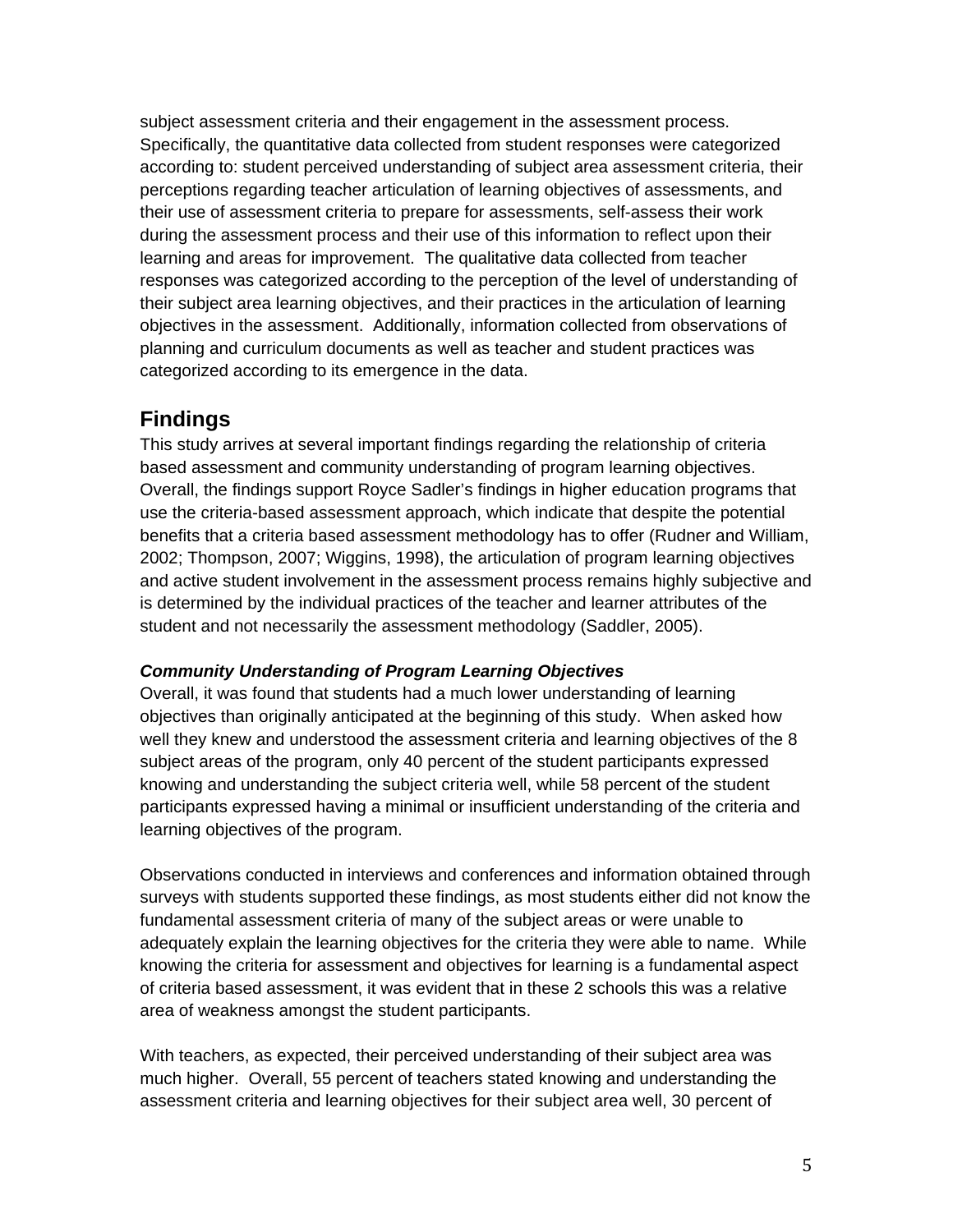teachers noted mostly knowing them, and 10 percent of teachers noted having only a minimal understanding. Upon analyzing participant response, experience, not training, in the program was the most important variable that determined teacher's perceived understanding of assessment criteria and program learning objectives. All of the teacher participants who had 2 or more years of teaching experience in the IB Middle Years Programme indicated that they fully understood the learning objectives and assessment criteria of their subject area, regardless of their level of training. 60 percent of teachers with less than 2 years of teaching experience in the IB Middle Years Programme indicated knowing and understanding most of the learning objectives and criteria for assessment in their subject area. 10 percent of the teacher participants, all of whom were new to the program, indicated not yet having a sufficient understanding of their subject area learning objectives.

While training varied amongst teachers, experience in the program proved to be the most critical variable to the perceived teacher understanding of program objectives and assessment criteria. This is important to note, as over half of the teachers (19 of 36) in the 2 schools were new to the program at the time of the research for this report (one year or less in the MYP).

In surveys and interviews with 3 academic coordinators from the 2 schools, the general observation was that teacher understanding of program objectives, regardless of training and years in the program, was superficial and that the articulation of learning objectives was mostly inconsistent. Baybridge's Middle Years Programme Coordinator noted, "Not everyone does a good job linking learning objectives with appropriate tasks." The academic coordinator at Colegio Campestre found the same to be true at her school and noted that, "Teachers do not seem to understand the assessment criteria of their subjects. Assessment tasks are often disconnected with the conceptual understanding and most of the time do not meet the objectives of each subject." She went on to explain that the idea of "scaffolding" of formative tasks to help students prepare for summative assessments was absent from almost all teacher planning, and when it did occur it was spontaneous and not part of the original planning.

Common between the coordinators at both schools was the perception that many teachers still do not see the value in a criteria based assessment program. Both Baybridge and Colegio Campestre's coordinators felt many teachers often continue to design assessments in a more traditional manner, where assessment was seen as a form of measuring student understanding and skill development instead of being part of the learning process. Colegio Campestre's academic coordinator felt that teachers continue to feel more pressure to respond to meet local and national requirements than adapt their teaching to the aims and objectives of the MYP. She explained that classes were still teacher centered, and traditional methods of assessment were still very common within the program. Baybaridge's Coordinator had a similar observation and felt that teachers require a lot of guidance in developing authentic assessments that adhere to meeting the learning objectives of the program. Overall, the general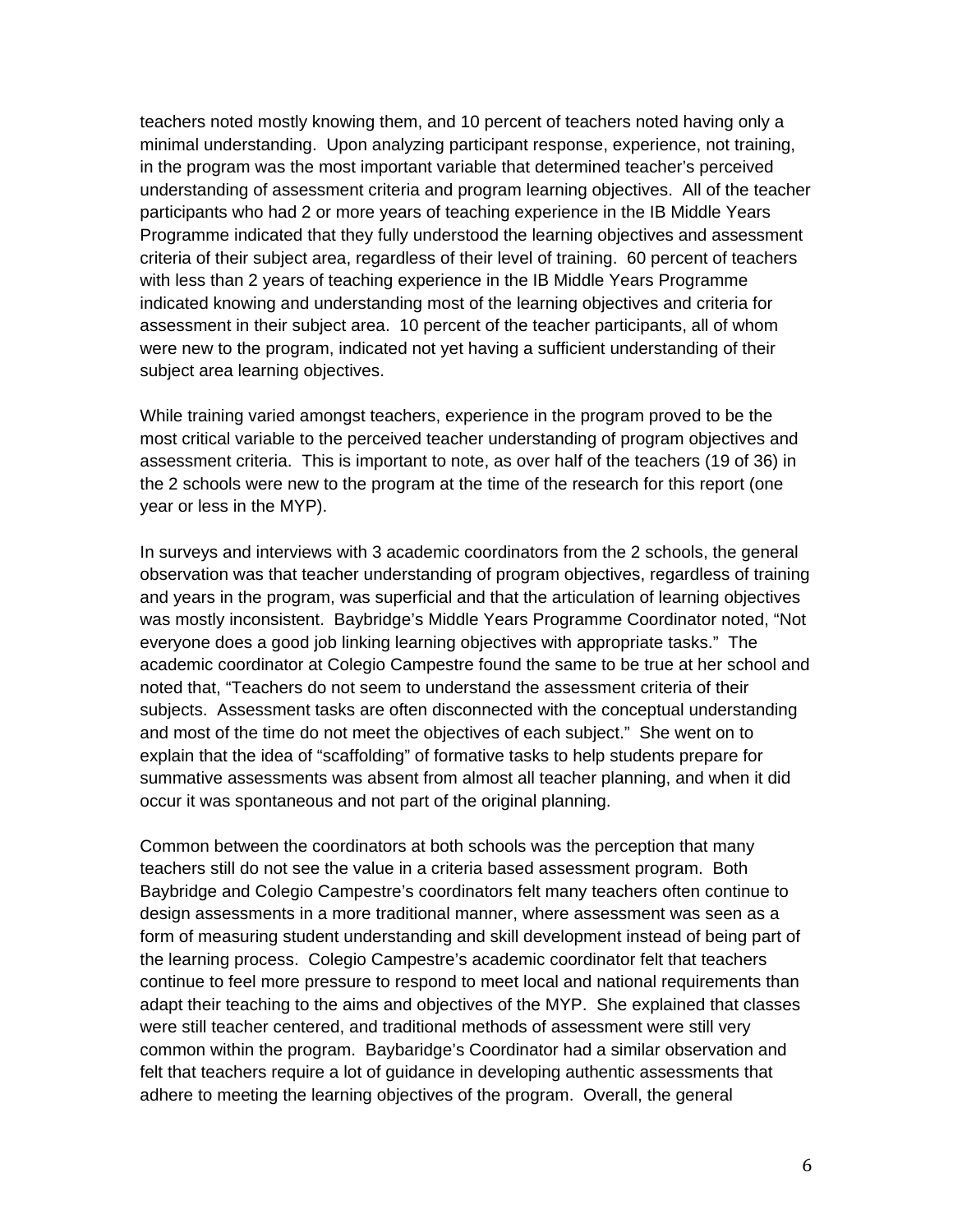perception amongst the coordinators of the 2 schools was that teacher understanding, implementation, and articulation of learning objectives in the MYP were mostly inconsistent with the program objectives.

In support of these claims, observations of unit planners, task-presentation sheets (MYPAC's), and rubrics developed by the teachers from the 2 schools showed that the development of summative assessment tasks and articulation of subject learning objectives proved to be an area that required considerable development. To begin, in most cases formative assessment tasks were not always appropriately linked nor designed to prepare students for the primary learning objectives and summative tasks. In several cases, formative assessment tasks were either not planned or were implemented spontaneously. Task presentation sheets often contained holistic rubrics and were not task specific. The holistic rubrics that were used were the Year-5 subject criteria published by the IB. Additionally, external moderation that was conducted as part of Colegio Campestre's self-evaluation process found that not all teachers used assessment criteria properly, and in some cases teachers used the wrong assessment criteria to evaluate tasks. Thus, while teachers held a more positive perception of their understanding of assessment in the MYP, observations made by their coordinators and of their planning documents came to a different conclusion; that teacher understanding and articulation of learning objectives was considerably weak amongst many of the teachers at both schools.

Parents were perhaps the group in the learning community with the least understanding of the program learning objectives and function of assessment criteria. The majority of parents expressed uncertainty regarding the role of the program learning objectives and the function of assessment criteria. While many felt that their children had a much better understanding of the process of assessment, parents expressed having only a superficial understanding. Parents noted that orientation meetings presented by their school and designed to introduce assessment in the MYP were helpful, but were mostly superficial and that they required additional information and orientation in assessment. In observations conducted in student conferences, it was evident that most parents were not adequately equipped nor had the appropriate understanding of criteria to play a more active role in guiding their students in the area of assessment. The majority of parents from both schools expressed the need for additional explanation of assessment practices in the MYP.

#### *Variables in the Articulation of Learning Objectives*

In noting the inconsistencies of community understanding of program objectives, several interesting question arise. First, how are learning objectives articulated to the students and parents in the 2 schools? And second, what are the practices and variables that lead to "effective articulation" or true understanding of learning objectives? If, as Grant Wiggins proposes, the complete and total demystification of evaluation is to take place (Wiggins, 1998), what are the variables that need to be considered when articulating objectives of a program?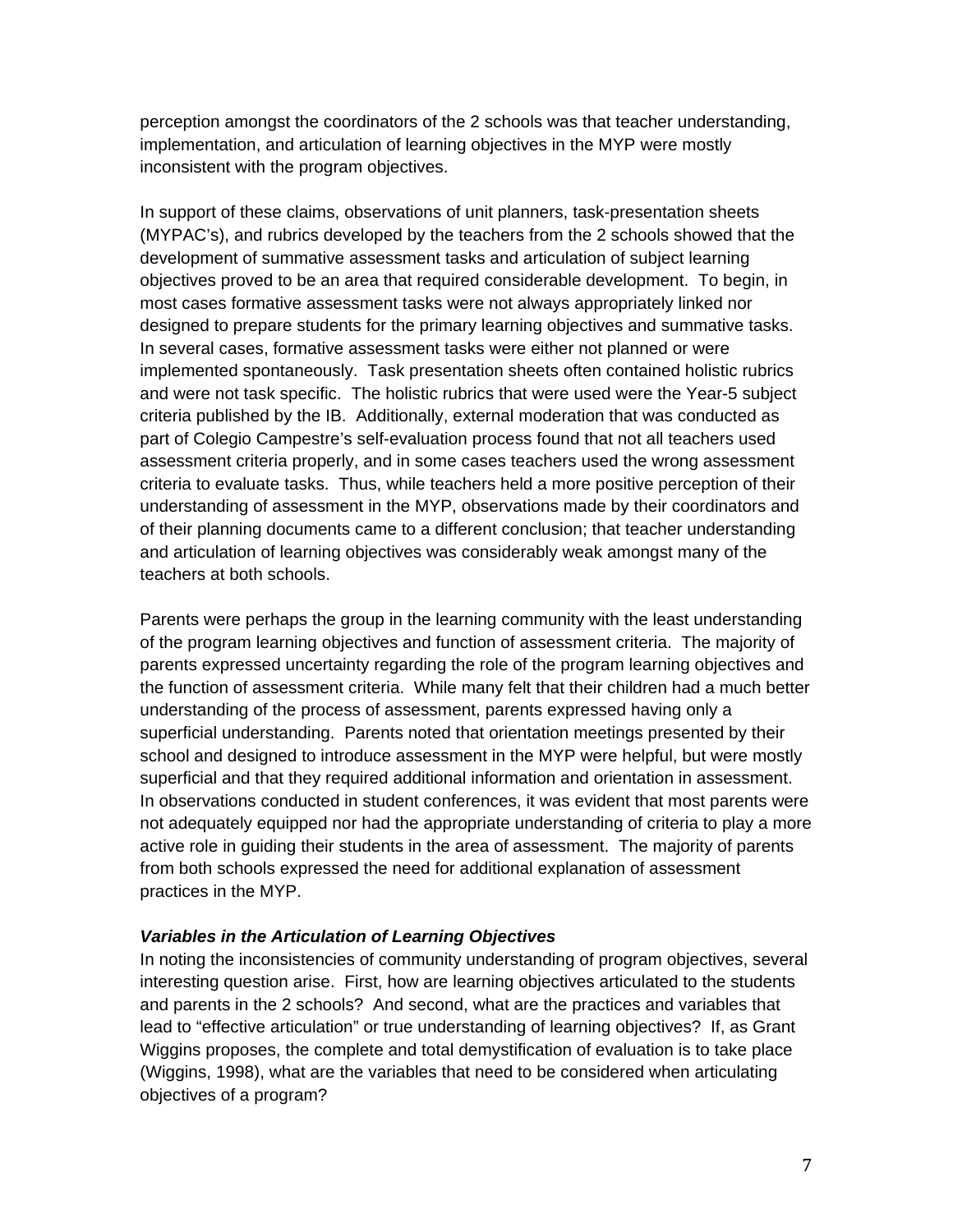To begin, perhaps the most interesting finding in the data collected for this report was the difference between student and teacher perception of the articulation of task specific learning objectives prior to and after assessments. While teacher perception of their articulation of learning objectives prior to assessment activities ranked rather high, students shared a very different perception (Figure 1).

|                          |     | <b>Always</b> |     | <b>Sometimes</b> |     | <b>Rarely</b> |     | <b>Never</b> |  |
|--------------------------|-----|---------------|-----|------------------|-----|---------------|-----|--------------|--|
|                          | S   |               | S   |                  | S   |               | S   |              |  |
| The teacher reviews      | 9%  | 38%           | 33% | 53%              | 42% | 4%            | 16% | 0%           |  |
| learning objectives with |     |               |     |                  |     |               |     |              |  |
| students prior to an     |     |               |     |                  |     |               |     |              |  |
| assessment activity.     |     |               |     |                  |     |               |     |              |  |
| The teacher reviews      | 16% | 38%           | 40% | 52%              | 30% | 8%            | 10% | 2%           |  |
| learning objectives with |     |               |     |                  |     |               |     |              |  |
| students after an        |     |               |     |                  |     |               |     |              |  |
| assessment activity.     |     |               |     |                  |     |               |     |              |  |
| .                        |     |               |     |                  |     |               |     |              |  |

*Figure 1: Student and Teacher Perceptions of Articulation of Learning Objectives* 

S = Student T = Teacher

When students and teachers from the 2 schools were asked how objectives for learning in their program were articulated, there were several resounding commonalities. The method that was most commonly noted was the publication of subject criteria in course outlines and annual plans, on classroom walls as educational regalia, and on their school's website (each school has a portal that they depend upon for communication and the publication of school related materials). This method of articulation primarily took place at the beginning of each school year, when teachers reviewed the criteria descriptors for their subjects, usually as they published their course outline or annual plans to the students. While most students felt that the orientation to this information was very important, many noted that it was presented out of context and was usually presented with an abundance of other information that accompanied the course outlines. Furthermore, in the case of both schools, at the beginning of this study the information that was given to all students in Years 1-5 of the program was in the form of Year 5 criteria descriptors published by the IB. Achievement descriptors were not yet modified to reflect grade level objectives nor was the language transferred to a language more readable and accessible to the adolescent student.

The second most common form of communicating learning objectives came in the form of assessment rubrics. In the survey, almost all of the student participants indicated that assessment rubrics were commonly used to assess their tasks. Almost 90 percent of the student participants acknowledged that they received rubrics prior to assessment activities. Nonetheless, only half of the teacher participants indicated that they develop task-specific rubrics to clarify the learning objectives and expectations of assessment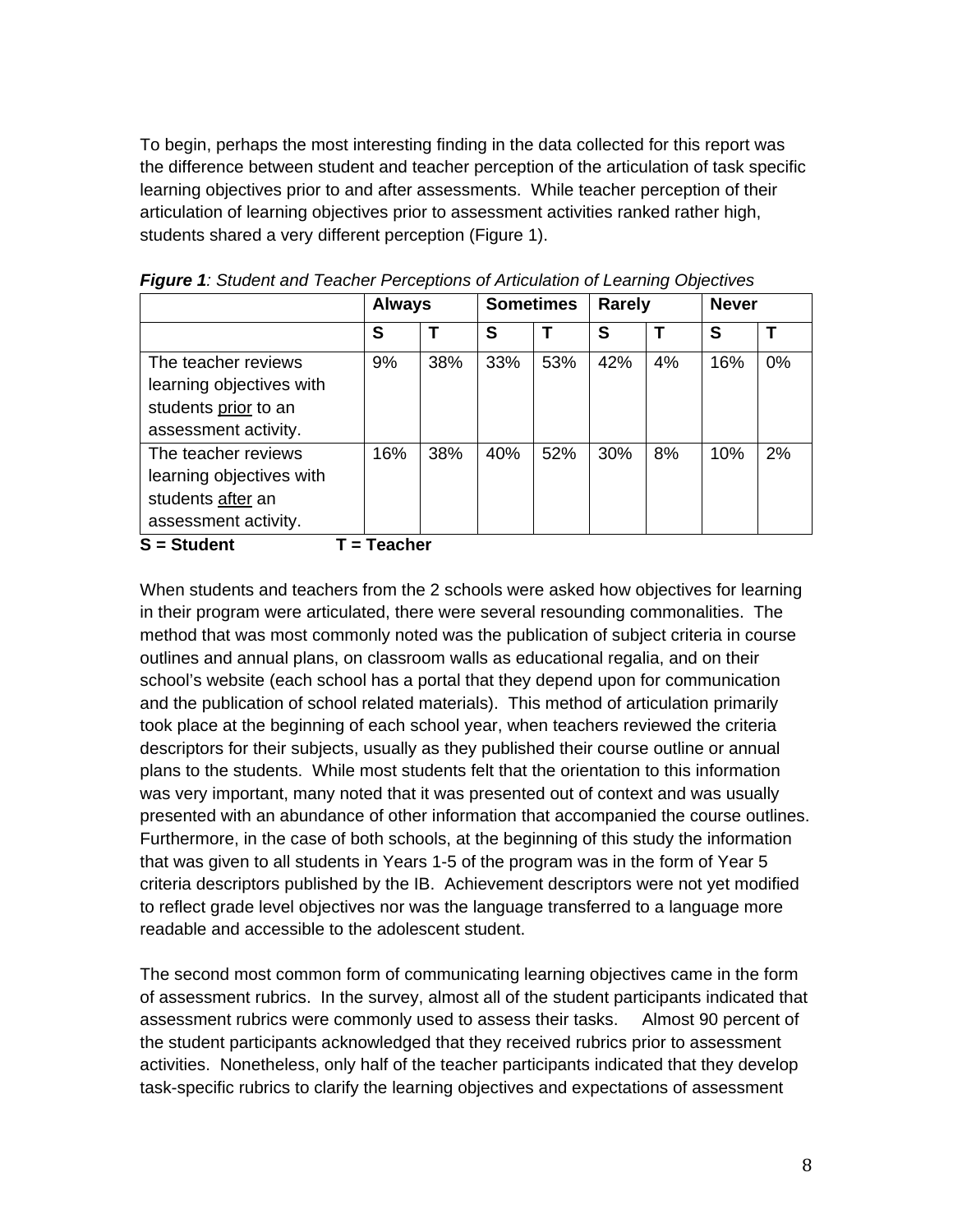tasks, a recommendation made by the IB in the MYP Coordinators Handbook and subject-area guides. The other half of teachers used Year 5 descriptors as their rubrics or marked the criteria score on the task and required that students refer to the criteria descriptors given to them at the beginning of the school year to learn more about their achievement level.

While students and teachers mostly agreed that rubrics and presentation sheets (referred to as MYPAC's at both schools) were the primary mechanism for articulating learning objectives of assessment activities, they disagreed in the effectiveness of this method of articulation. To begin, while students did indicate that directions for tasks were always made clear to them prior to an assessment, the overwhelming majority of students indicated that task-specific assessment criteria and specific objectives and expectations for learning often are not clarified prior to a summative assessment task. Second, while most students acknowledged receiving rubrics and presentation sheets, over half of the students noted that their teachers rarely reviewed this information with them prior to an assessment. Nonetheless, many teachers explained that these documents served as their primary means for articulating learning objectives of summative tasks.

When I discussed the topic of rubrics and presentation sheets with students, they explained that teachers varied in their approach to delivering this information. One student explained this variable best when he commented, "all of the teachers give us unit planners, rubrics, MYPAC's, and the criteria, but I don't think anyone reads this stuff. I think the teachers that explain it to us in person and give us examples are the ones who are easiest to figure out." Throughout my interviews and surveys with students, many students noted that they receive a lot of information in written form, but rarely read it with the regularity, depth, or understanding required to truly utilize it to their advantage. In fact, only 20 percent of students stated that they regularly reviewed rubrics and criteria prior to assessments, whereas over 35 percent of students noted that they never reviewed this information prior to assessments.

There are several possible reasons why rubrics and presentation sheets may not be as effective as they are intended. To begin, for students to effectively use rubrics to selfassess their work, they must be first trained to do so (Bargainnier, 2003). Selfassessment is a skill that requires careful attention and development. To simply hand out rubrics with assessment tasks and expect students to have the skills necessary to use them to their advantage is misguided logic. Self-evaluation and self-adjustment are fundamental Approaches to Learning skills that must be developed with close supervision and feedback from the teacher. Second, as mentioned earlier, many of the rubrics that are given to students at both schools are holistic not analytic, and in some cases take the form of Year 5 criteria descriptors. To empower students to use rubrics, teachers must develop task-specific or analytic rubrics that clarify the specific learning objectives and indicate to students exactly what is required of their work (Bargainnier, 2003). Finally, when rubrics are not incorporated into the formative processes of the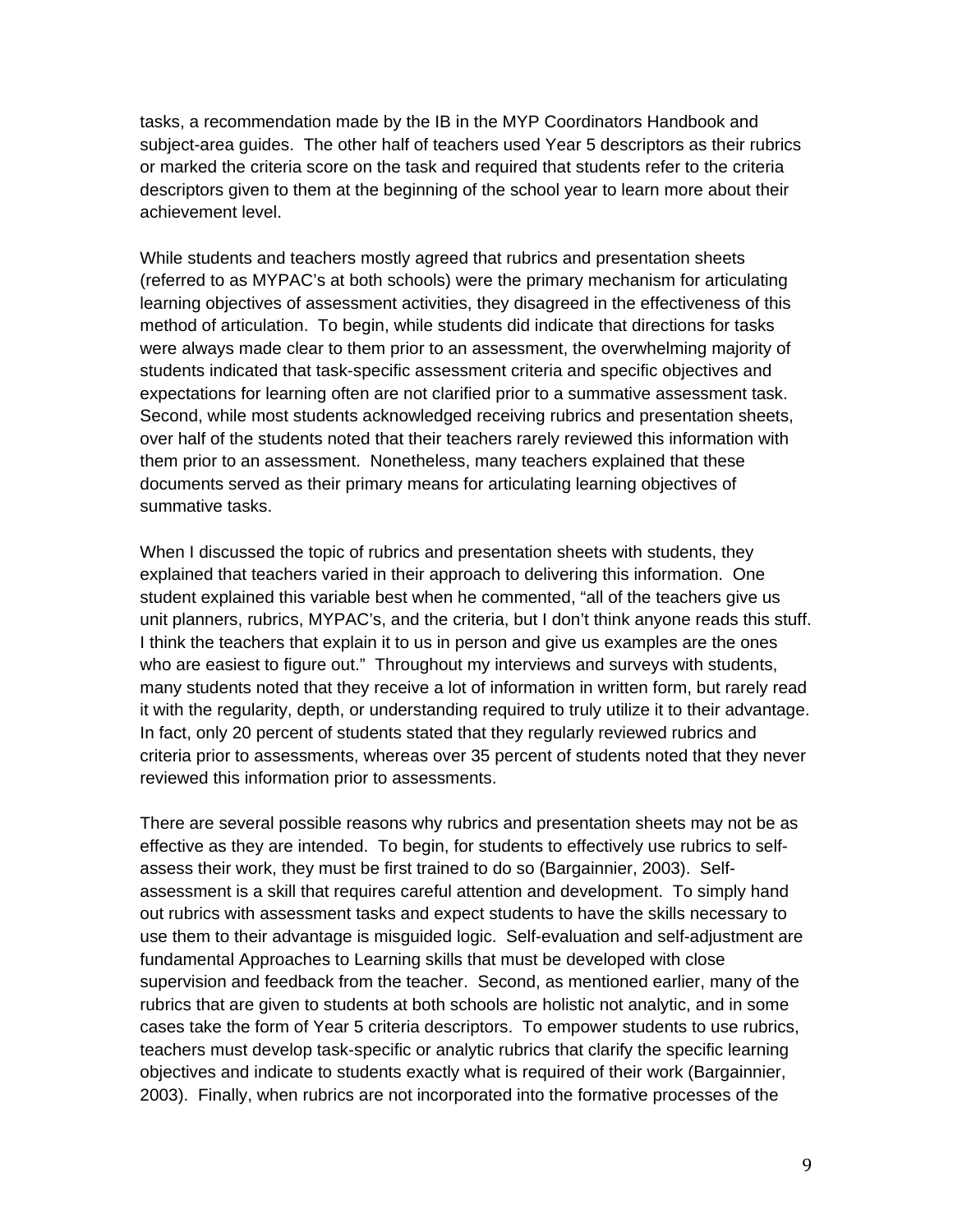students' learning, they are not seen in the context required for self-evaluation. In fact for students who are not strong *Verbal-Linguistic* learners, rubrics can be challenging to interpret, especially if they are not written in the first language of the student or specific to the task. Involving students in the use of rubrics by allowing them to participate in their development, peer-edit and assess exemplars contextualizes the rubric and trains students to use them appropriately. Furthermore, differentiating such tasks may also be more inclusive of diverse intelligences or learners (Carner, 1993).

Clearly, rubrics and presentation sheets, when not appropriately implemented, do not indicate successful articulation of learning objectives in the MYP. What's more, they may lure some teachers into the false sense of security that their students are aware of the expectations for learning of an assessment activity when in reality they are not. Overall, interviews with students indicated exactly this, that rubrics and presentation sheets, while important, did not guarantee articulation of expectations for learning. This could very well explain why teachers perceive that they articulate the expectations for learning and objectives of assessment activities at a much higher level than the students feel they do.

The third most common means of articulation of learning objectives that was expressed by students was their involvement in formative activities designed by the teacher. Some students expressed that they learned about subject learning objectives and task expectations through active involvement in the evaluation process. These students indicated that they learned the expectations of their teachers and the goals for learning by self-evaluating their own work with assessment rubrics, by peer evaluating the work of their peers, and in the reflection process that was part of the requirement of their MYP Portfolio.

Throughout the study, the teachers that received the most positive remarks from students regarding their articulation of learning objectives were the teachers who deliberately planned formative assessment strategies that enabled students to construct meaning of the subject's learning objectives in context, through activities that included peer-editing, self-evaluation and academic reflection. In support of Wiggins' argument that active engagement in the assessment process helps students learn about the standards in which they are being assessed (Wiggins, 1998), one student noted that she learned the criteria of her Language A class best when she was allowed to edit the work of her peers using the same rubric that would later be used to assess her final draft. She commented, "This really helped me understand how my teacher grades me." Another student explained that when she worked in her MYP portfolio, she learned a lot about the learning objectives for different activities and subjects because she was "forced" to explain it using her own words. And finally, a third student explained, "I learn from making mistakes. When the teacher shows me what I can do to improve my work, I learn what I need to focus on."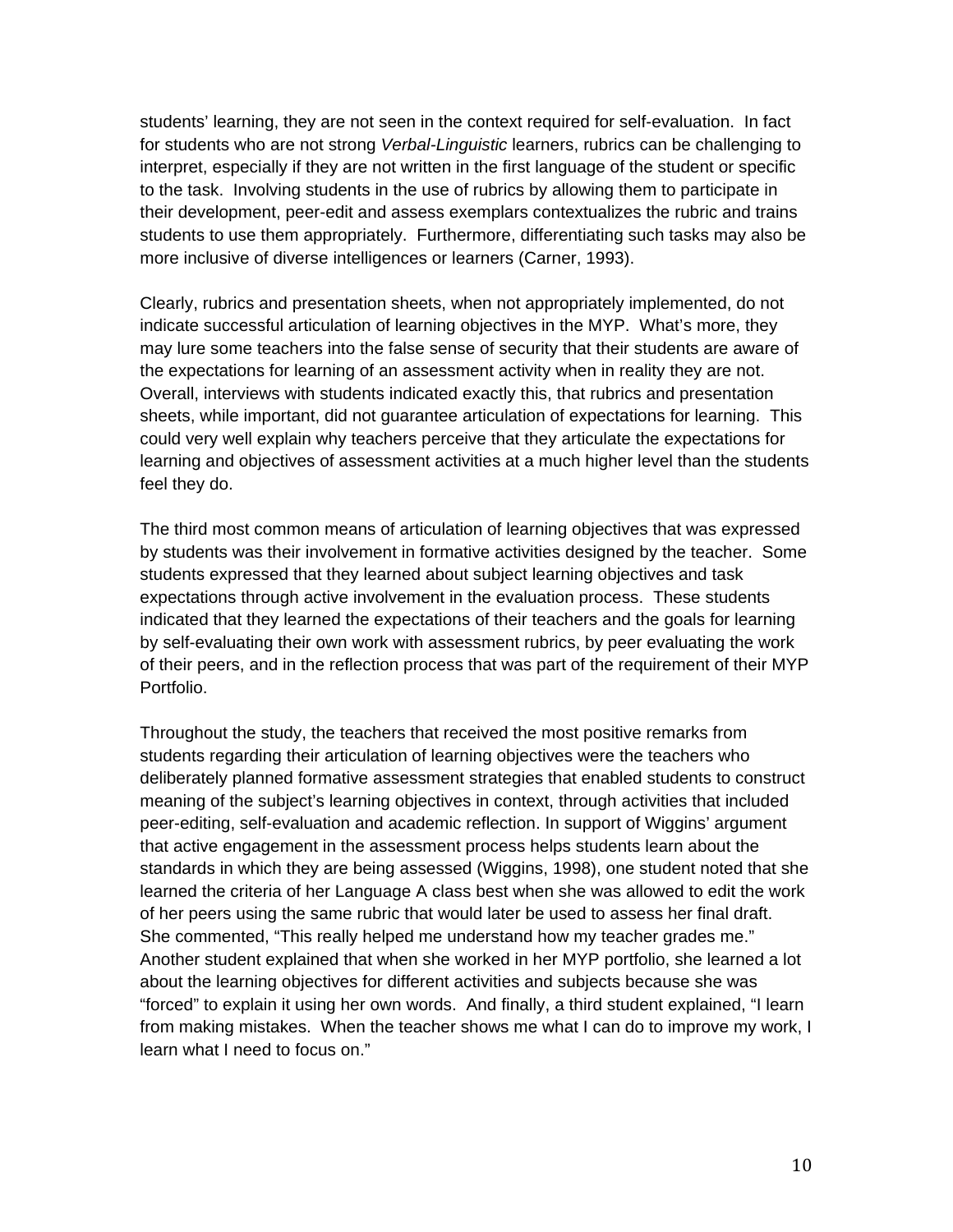Each of these examples is strongly supported by research to be methods that enable greater student engagement in the assessment process and encourage the development of metacognitive processes. In the first example, the student describes a methodology that helps students learn to decode assessment criteria, anticipate feedback and help develop their skills in self-assessment (Handley and Williams, 2010). In this approach, students are given the opportunity to review exemplars, or example work, and personally use the assessment criteria to compare examples with the objectives for the assignment in order to develop a greater understanding of what is expected of them. The second example referred to the use of academic portfolios as a learning tool. Studies have shown that portfolios are an effective formative process that allow for deeper understanding of content, a clearer focus of learning objectives, and a greater sense of accountability (Davies and Mahieu, 2003). Finally, the third example referred to a methodology known as recycling, or the practice of giving students multiple opportunities to develop their work, which is a formative exercise that helps students improve their work through revision and repetition, using the same criteria for assessment. Recycling reinforces the students' understanding and articulation of the expectations and objectives for learning (Saddler, 1983; Wiggins, 1998).

Overall, when students referred to formative processes their comments were always positively related to the articulation and deeper understanding of the expectations for learning. It is well documented that students learn best when they are actively involved in the assessment process (Davies and Mahieu, 2003; Wiggins, 1998). Throughout my conversation with students, this proved to be true. It was evident that the teachers who actively engaged their students in formative processes were much more successful in articulating and clarifying the objectives for learning during assessment tasks. Consequently their students showed a greater understanding of the learning objectives and criteria for assessment in their subject area.

#### *The Importance of "Articulation" in a Criteria-Related Assessment Program*

The importance of student understanding of the learning objectives and criteria for assessment is a fundamental element of the educative assessment model. As noted by Grant Wiggins, if the goal of assessment is to educate, students must have a complete understanding of the standards and objectives in which they will be evaluated so that they can become active members in the process, allowing them to self-assess and selfcorrect (Wiggins, 1998).

Surveys conducted at both schools showed that students and teachers agreed with Wiggins' framework of educational assessment (Figure 2). An overwhelming majority of students expressed that knowing the subject assessment criteria and objectives for learning was very useful information in the assessment process. They explained that this information often translated to a higher degree of success on assessment tasks. Furthermore, students explained that when teachers were clear in the expectations for learning, they had greater success in these classes. Conversely, students noted that the classes in which they experienced the greatest difficulties were the classes in which the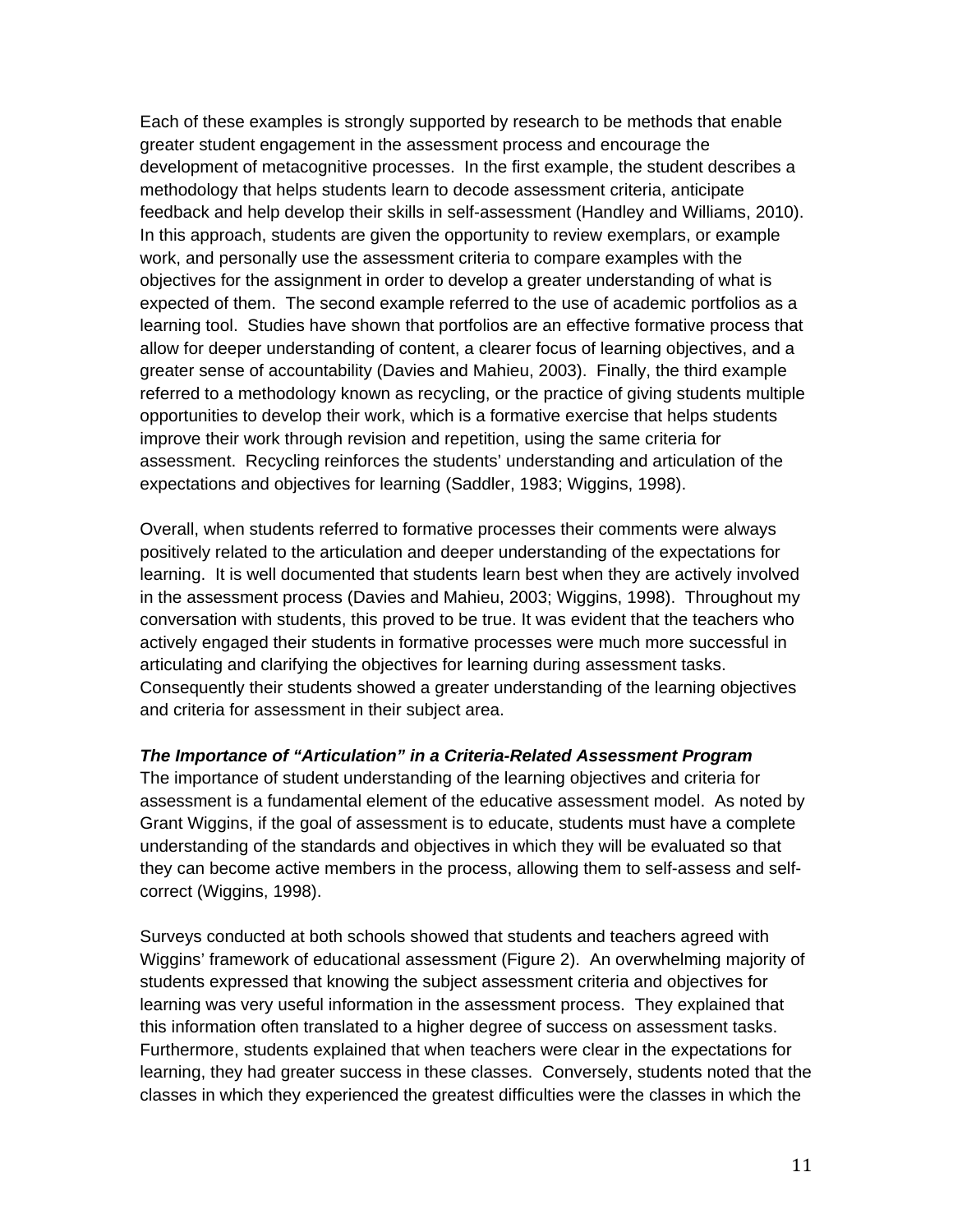objectives for learning were not made clear to them from the start of an assessment task.

|                 | <b>Useful</b> | <b>Not Useful</b> |
|-----------------|---------------|-------------------|
| <b>Students</b> | 87%           | 13%               |
| <b>Teachers</b> | 96%           | 4%                |

*Figure 2: Perspectives of the Value of Articulation of Learning Objectives* 

Most teachers also agreed and expressed that understanding the learning objectives and assessment criteria of their subject area was critical to student success in their class. In developing recommendations and action plans for struggling students, the most common strategy put forth by teachers was to review rubrics and MYPACs before and during the development of summative assessment tasks. However, when putting this ideology to action, teachers were not consistent, as over 50 percent of the teacher participants noted that they only sometimes review criteria and learning objectives with their students prior to or after an assessment.

Overall, observations found that knowing and understanding subject area learning objectives had a significant positive impact on the learning processes of the students who participated in this study. At the most basic level, those who understood and could articulate the learning objectives of the 8 subject areas were the students who demonstrated greater achievement and development of processes of meta-cognition and academic reflection. In observations conducted during student conferences, portfolio reflection time and assessment activities, student understanding and articulation of subject learning objectives varied according to their level of achievement in the program. Students who had taken the time to read rubrics, review the materials regarding subject assessment criteria and actively engage in formative assessment activities generally had more developed metacognitive skills and strategies of selfimprovement, as well as reflection processes.

To draw upon an example, during a reflection activity conducted in a Year 3 Humanities class, students who did well on formative assessment quiz expressed a more solid understanding of the learning objectives for the assessment task in their reflections. One student explained that while they did well on the formative quiz, they could improve their work in the future by including more "specific-examples from the time period to support [their] ideas." Another student explained that they could "focus more on the structure of their paragraph response in order to make [their] arguments stronger." These reflections for improvement were directly linked to the criteria and objectives used for assessment of the task, Criterion A *Knowledge and Understanding* and Criterion D *Presentation and Organization*. The ability to identify and articulate the objectives for this task enabled these students to recognize both their strengths and limitations within the context of the task and devise specific plans for improvement for future quizzes.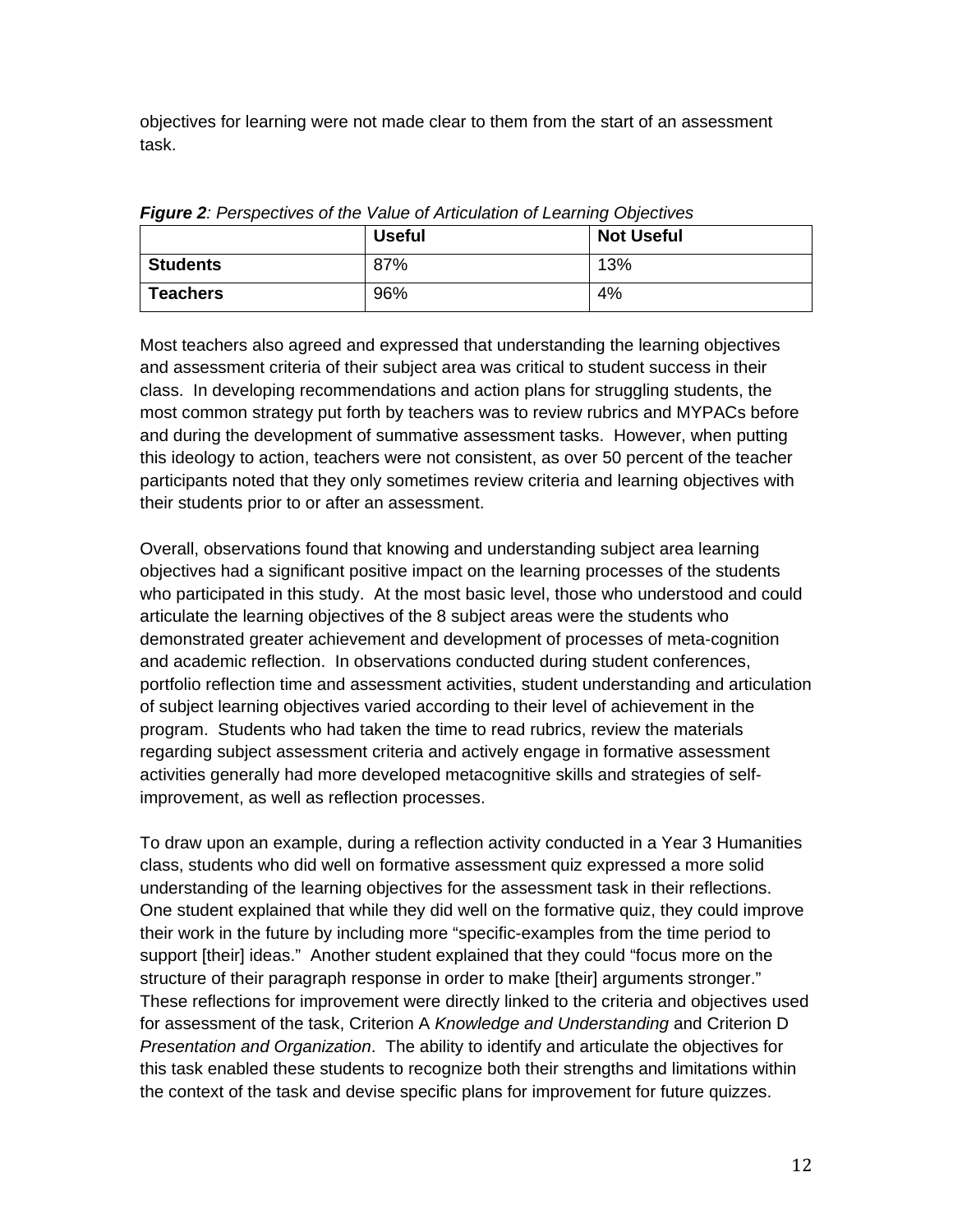This observation is consistent with D. Royce Sadler's improvement model, which relates achievement directly to previous performance and knowledge of the goal or objective for learning (Sadler, 1983). Thus, as previous research and the observations made during this study suggest, students with a greater understanding of the task specific learning objectives have greater opportunities to reflect upon their performance and ultimately experience greater levels of academic achievement.

Conversely, students who did not do as well on the same task demonstrated a more superficial engagement in the learning process and shared less understanding of the objectives for learning than their peers. Their reflections tended to be more superficial and did not reflect validation of the objectives for learning or demonstrate an understanding of how they could adjust their work for improvement in the future. Reflections made by these students noted that in the future they could improve their work by "studying more" and "making their answers longer." These students struggled to articulate the basic objectives of the quiz, which was to show their ability to use specific examples to support their arguments and opinions and to organize their writing in a structured paragraph, using a topic sentence, main points and a conclusion. To their credit, these students also noted that they could improve their performance by reading the rubric and directions that came with quiz, as they acknowledged that this was a detail they neglected prior to the quiz.

In another similar example, a student from a Language B class who had received considerably low marks on an interactive oral presentation that was assessed in Criterion A and B, which both focus on oral communication, expressed his disappointment in an activity when he noted, "it's not fair when someone who can write a good script is marked down only because their presentation was not good. It's not fair when other students get good grades and they didn't even have a script." This student's reaction demonstrated his failure to understand the objective of the task, which required students to show their ability to communicate orally, anticipate unscripted questions from the audience and actively contribute to their presentation. His focus on the quality of his script demonstrated his failure to grasp the objective of the task, which was to show their ability to communicate orally in a second language. This observation supports research that has found that when measures are not appropriately taken to articulate learning goals and adequately arm students with the information needed to improve their work and develop their skills, they often struggle to understand what is expected of them and are confused regarding the marks they receive (Wilson, 1999).

In student conferences, it was also noted that an overwhelming majority of lower achieving students often struggled to adequately articulate why they were not doing well in a particular subject area. These students often had the greatest difficulties in devising specific plans for improvement and would often make goals such as; turn their homework in on time, check with their teachers to see if they are missing any assignments, and organize their personal space on a more frequent basis. While these are very respectable areas for improvement, they do not focus specific program learning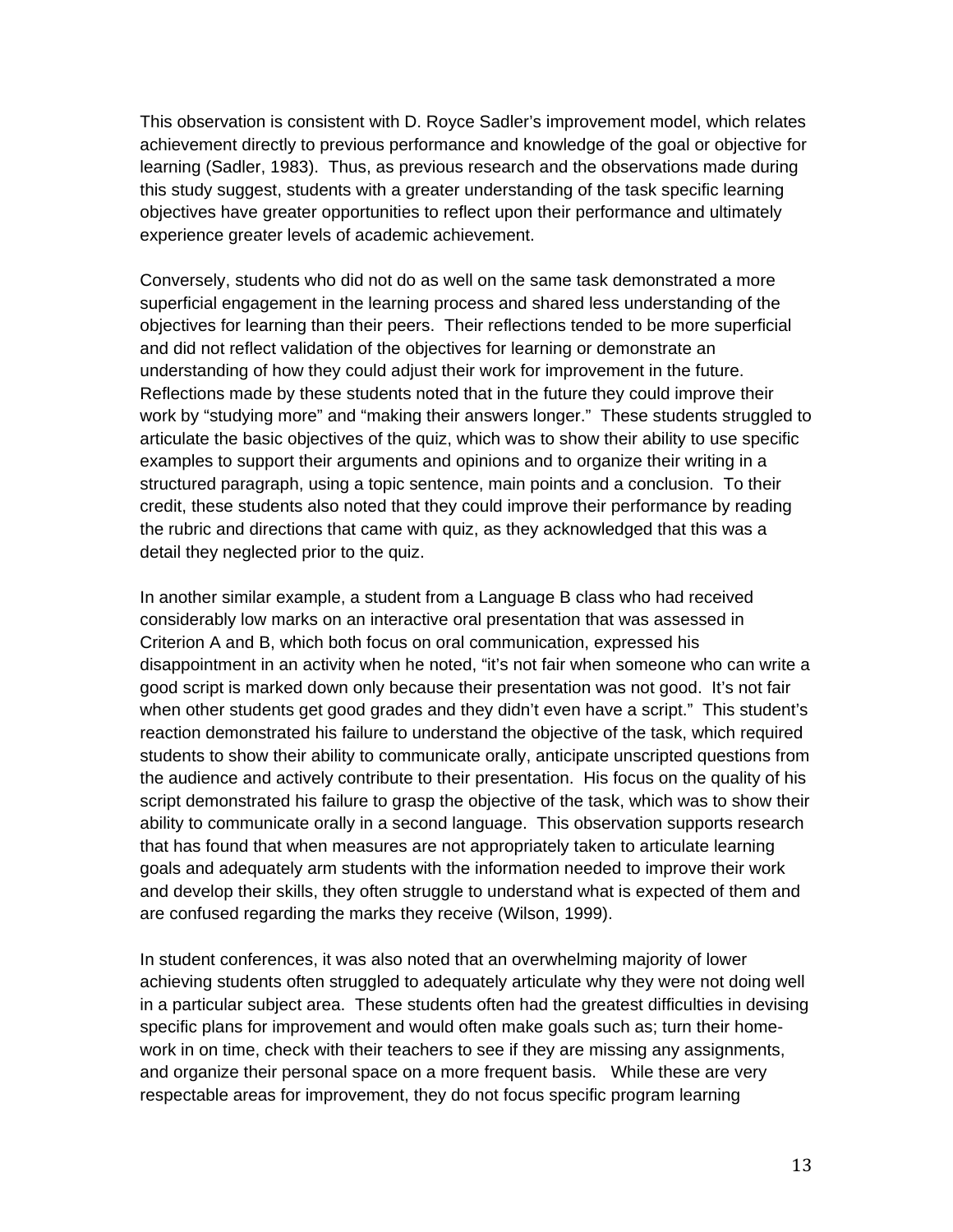objectives and were not the criteria in which they had been assessed. In fact, students seldom expressed their needs for improvement in terms of concrete learning objectives.

Overall, lower achieving students generally expressed superficial levels of understanding of the relationship between assessment activities and the related learning objectives. These students often focused on irrelevant criteria for assessment and did not articulate the stated objectives for learning.

## *Summary of Findings*

In exploring the benefits and challenges of articulation in a criteria related assessment program, there were three major findings. First, both students and teachers demonstrated a lower understanding of the program learning objectives than would be expected in a program that requires active student involvement in the assessment process. Perceptions of the quality of articulation of learning objectives varied between teachers and students. Students mostly expressed that the articulation of learning objectives was not at the level or quality that helped them effectively engage in the assessment process. In fact, many students, for the most part, lacked authentic understanding of program learning objectives and the value of this information. Many students did not express authentic understanding of assessment criteria and learning objectives, and only a small percentage of students articulated active engagement in the assessment process in the form of their application of strategies of self-adjustment, selfimprovement, and reflection. Teachers on the other hand felt they understood the expectations for learning and were mostly doing a satisfactory job of articulating program-learning objectives. However, observations found that while most teachers had an adequate understanding of their subject area's learning objectives, many had a superficial understanding of how to effectively articulate this information to the students in a manner that fostered greater student engagement and autonomy in the assessment process. This finding supports the research of Royce Sadler, which found that articulation of a criteria based assessment program remains subjective, and is based on teacher interpretation and understanding of the program (Sadler, 2005).

Second, and perhaps most importantly, this study found a positive relationship between the effective articulation and understanding of learning objectives and the development of metacognitive processes and skills in reflection. Observations and interviews showed that when students fully understood the expectations and objectives for learning, they were more actively engaged in the assessment process. As Wiggins suggests, students were more apt and capable to critically self evaluate and adjust their work, their reflections showed greater depth and understanding regarding their learning, and they were more coherent and clear in setting academic goals (Wiggins, 1998).

This brings us to the third major finding, that in order to effectively articulate learning objectives and develop student skills and processes in metacognition and reflection, student engagement in the assessment process must be seen as part of the taught curriculum. The articulation of learning objectives must be transparent, direct and seen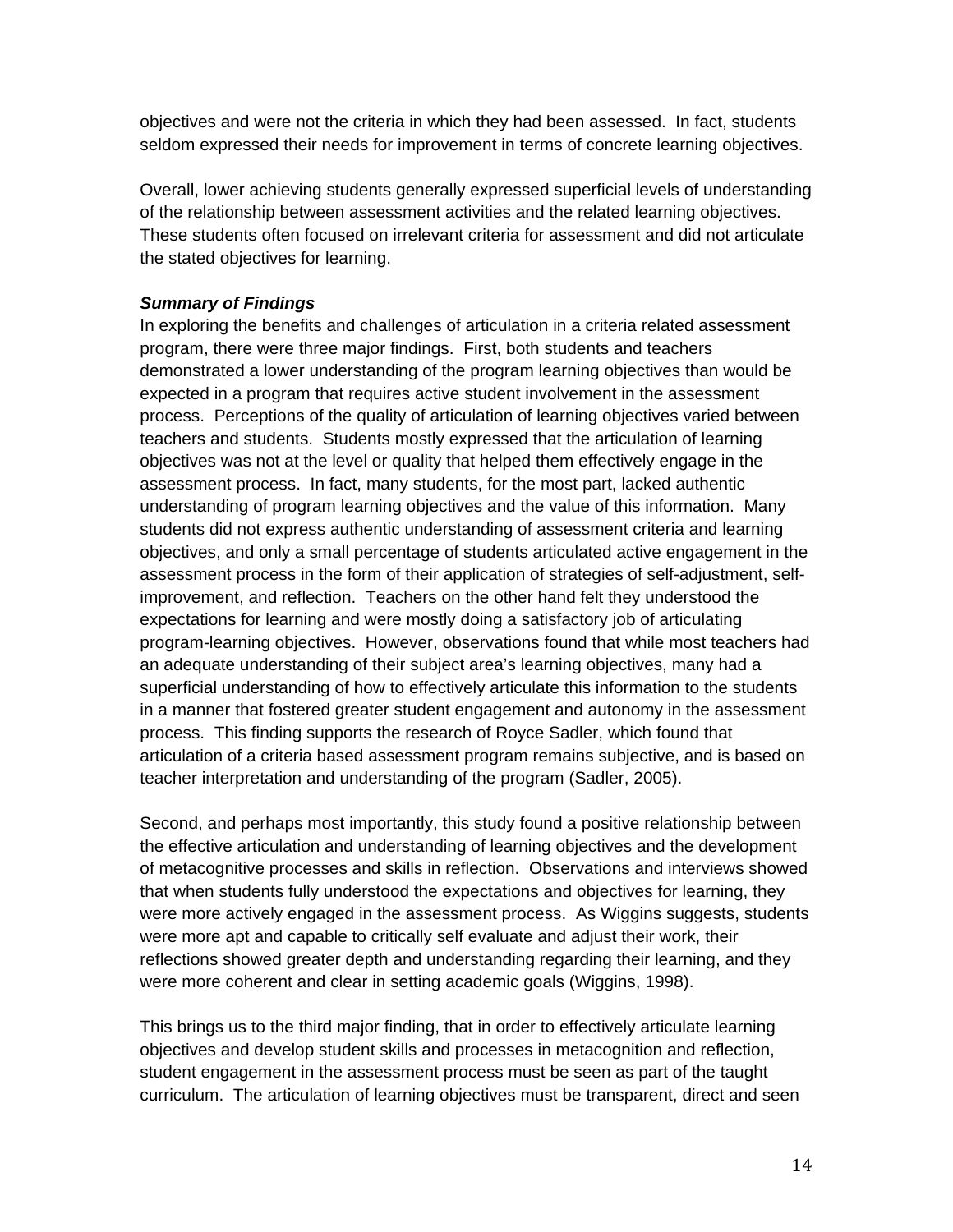as important as the subject content. This approach to learning requires active student engagement in the assessment process and must be differentiated and contextualized in order to access all students. Nonetheless, this study found that many teachers rely heavily on a non-differentiated approach (the distribution of rubrics and presentation sheets) to articulate objectives for assessment tasks. This approach is not contextualized and relies heavily on the *Verbal Linguistic* intelligence (Gardner, 1993). While this was the most common approach used by teachers, there were instances of differentiation amongst teaching practices that enabled students to put in context their understanding of program learning objectives. These practices encouraged the development of student self-evaluation and metacognitive processes as well as academic reflection. Additionally they showed very positive results in the articulation and engagement of students in the assessment process. Thus, the importance of differentiating our methods in articulation and implementation of program-learning objectives is fundamental in enhancing student understanding and engagement in the evaluation process.

## **Implications and Recommendations for Practice**

There are several implications for the implementation of a criteria based assessment model in MYP schools.

## *Articulation of Learning Objectives*

The first implication of this study indicates that program articulation goes beyond the successful development of documents; rubrics, presentation sheets, intermediate criteria, etc. While both schools should be commended for the level and quality of the documentation of their programs, it must be taken into account that this did not equate to a high level of community knowledge and understanding of program learning objectives nor encourage a high level of student participation in assessment. The most basic finding of this study is that effective articulation does not end, but starts with proper documentation. To successfully articulate expectations and objectives for learning to students, students must be actively involved in assessment process (Wiggins, 1998)**.** Involving students in the development of rubrics, activities that allow peer assessment or assessment of exemplars, and encourage reflective processes such as achievement portfolios are just some of the activities that can help students develop their skills and abilities in self-assessment and allow for greater engagement in the learning process (Bargainnier, 2003; Davies and La Mahieu, 2003; Wiggins, 1998).

## *Articulation of Learning Objectives – A Need for Differentiation*

The second implication of this study is that in order to successfully implement and articulate a criteria-based assessment system, it is critical that schools make the commitment to effectively 'articulate' program-learning objectives and actively engage students in the assessment process. To achieve this goal, leadership teams in schools must effectively arm their teachers with strategies to make this happen. Professional development in the area of assessment and differentiation can help teachers devise strategies for involving students in the assessment process, contextualizing reflection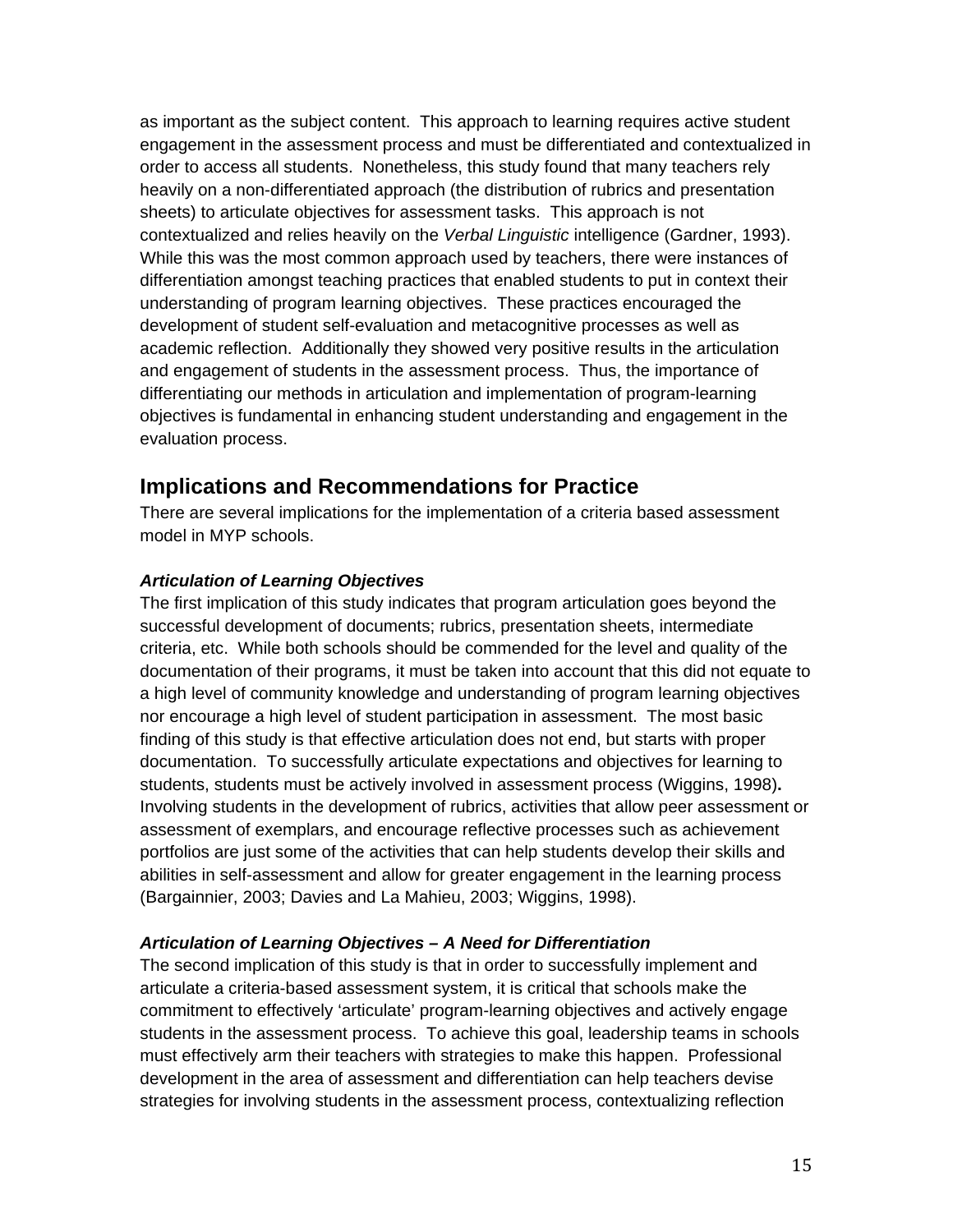activities (Davies and La Mahieu, 2003), developing and working with task exemplars (Sadler, 2005). Additionally, teachers require training and guidance in the development and implementation of formative assessment practices that are aligned with summative learning goals (Pinchock, 2009). The development of a quality professional development program in schools has the potential to affect 'enduring changes' in classroom practices of teachers, their attitudes and beliefs and the outcomes of their students (Guskey, 2002).

#### *Publication of Intermediate Objectives and Criteria*

The third implication of this study requires greater program articulation on behalf of the IB. At the time of this study, intermediate objectives for each subject area had only just recently been published and intermediate assessment criteria were still in development. While the MYP allows for flexibility in the implementation of the program so that schools may continue to meet state and national requirements, the articulation of intermediate learning objectives and assessment criteria at each level of the program is an area that requires greater clarity and development. To assure quality articulation at each level of the program, it is critical that teachers have access to the intermediate objectives and criteria for each level and that training is made available to schools in order to properly and effectively articulate this information to their learning community. While the IB does not offer site-level training in assessment in the MYP, from the observations and interviews made during this study, it is evident that this would be extremely useful and welcomed service for schools.

#### *Organizational Support*

The fourth and final implication of this study is the need for schools to address their role in providing organizational support for the implementation of a program as complex as the MYP. First, inconsistency stemming from teacher rotation has profound effect on a school's ability to develop and maintain collective knowledge and understanding of program objectives. Additionally, schools must make considerable investments in training and professional development to assure for effective program articulation. However, it is important that IB schools recognize the challenges that implementing an entirely new assessment model presents for many teachers. First, schools must realize that change is often a gradual and difficult process for many teachers. In order to sustain the use of new practices, teachers must receive regular feedback and feel rewarded for their efforts or else these practices will likely be abandoned (Guskey, 2002). Additionally, schools must provide continued support in order to encourage and motivate teachers to continue in their efforts to develop new practices. Professional development must be seen as a continuing process and not a series of singular events (Guskey, 2002). Thus, to succeed, schools must develop and implement a wellorganized and articulated professional development program that meets the challenges of positively effecting teacher change. By providing institutional support and reducing teacher rotation, IB schools will have greater success in developing their programs at the level required for effective articulation.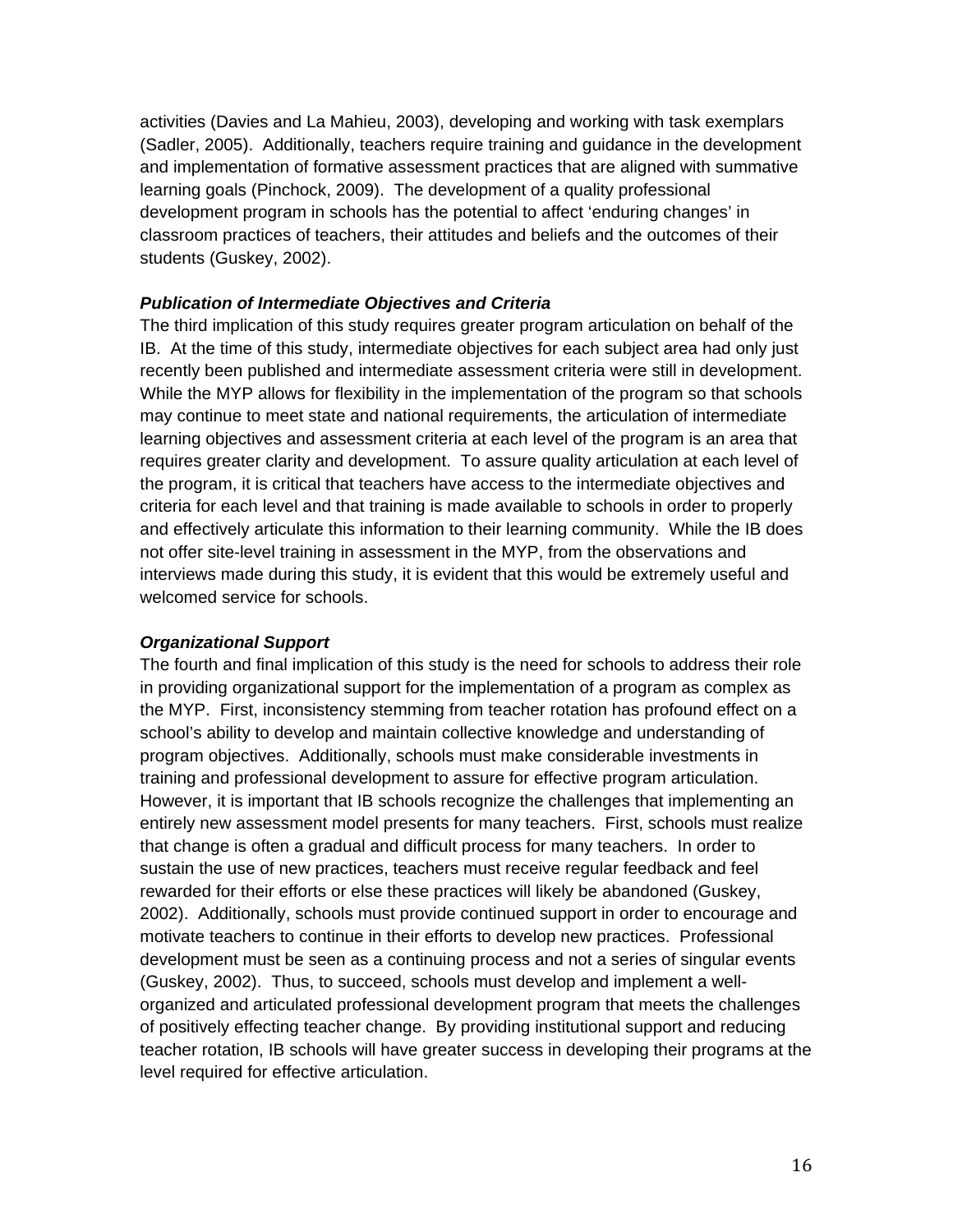# **Conclusion- Limitations and Areas for Further Research**

This study was designed to explore the benefits and challenges of successfully articulating the learning objectives in a criteria-based assessment model. The findings of this case study show that articulation of learning objectives in a criteria-related assessment model has the potential to be equally subjective as in a norms-referenced grading model. While the design and intention of a criteria-related model is to eliminate subjectivity inherent in the mainstream model, there are numerous variables that must be taken into account when putting this methodology into practice. However, when the criteria based assessment model is properly articulated, it offers great benefits to the learner, as this study found a positive relationship between student engagement in assessment process and academic achievement and the development of processes of metacognition.

While the findings of this study show the promises and potential of a criteria related assessment model, the limitations of the research must be taken into account. The limited nature of the sample and the relative inexperience of the participants certainly played a role in the overall findings for this study. Furthermore, the relationship between the researcher and the sample schools must also be taken into account, as a program coordinator plays a fundamental role in the development of a school's assessment methods and practices. Further research, particularly in schools with a more experienced MYP staff and unrelated to the researcher, is needed to more deeply explore the variables in program articulation and their impact on student involvement in the assessment process. Additional research could also explore the role that professional development plays in developing teacher practices and reducing subjectivity in a criterion based research model. A greater understanding amongst teachers and program coordinators of the benefits and challenges of successfully articulating a criteria based assessment model is needed as more schools move toward implementing this increasingly popular methodology of assessment.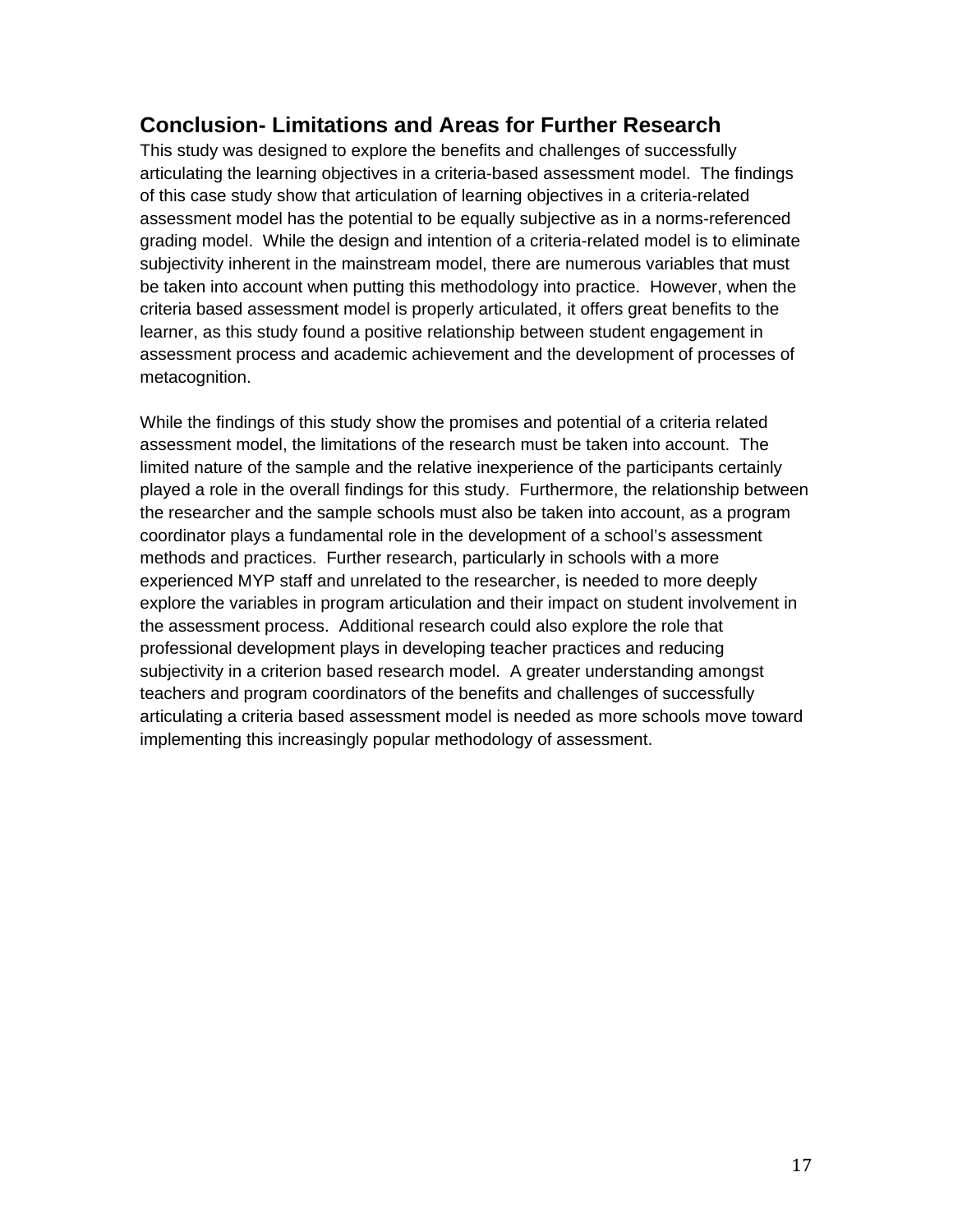# **Bibliography**

Bargainnier, Sandy. "Fundamentals of Rubrics." *Pacific Crest*. (2003): 1-4. Print.

- Cumming, J. Joy, and Graham S. Maxwell. "Contextualizing Authentic Assessment." *Assessment in Education: Principles and Practices (1999)*. 6(2). Nathan, Australia: School of Cognition, 1997. Print.
- Davies, A, & Le Mahieu, P. (2003). Assessment for learning: reconsidering portfolios and research evidence. In M. Segers, F. Dochy, & E. Cascallar (Eds.), *Innovation and Change in Professional Education: Optimising New Modes of Assessment: In Search of Qualities and Standards* (p. 141-169).!Dordrecht: Kluwer Academic Publishers*.*
- Elo, Satu, and Helvi Kyngas. "The qualitative content analysis process." *Journal of Advanced Nursing*. 62.1 (2008): 107-115. Print.
- Gardner, Howard. *Frames of Mind: The Theory of Multiple Inteligences*. New York: Basic Books, 1983.
- Guskey, Thomas R. "Professional Development and Teacher Change." *Teachers and Teaching; theory and practice*. 8.3/4 (2002): 381-391. Print.
- Guskey, T.R. (2005). Five key concepts kick off the process: Professional development provides the power to implement standards. *Journal of Staff Development*, *26*  (1),

36-40.

- Handley, Karen, and Lindsay Williams. "From copying to learning; using exemplars to engage students with assessment criteria and feedback." *Assessment & Evaluation*. 1. (2009): 1-14. Print.
- Lianne, Angela, and Ferguson Woodley. "Standards Based Assessment: A Model." *Curriculum Services Canada Foundation* (2003): 1-52. *Curriculum Services Canada Foundation*. Web. 6 Jul 2011. <http://www.curriculum.org>.
- Lombardi, Marilyn M. "Making the Grade: The Role of Assessment in Authentic Learning." *EDUCAUSE Learning Initiative* (2008): n.pag. *EBSCO Host*. Web. 19 Nov 2011. <http://creativecommons.org/licenses/by-nc-nd/3.0/>.
- McMillan, James H. *Educational Research; Fundamentals for the Consumer*. Second Edition. New York: HarperCollins, 1996. Print.
- Pinckok, Nick, and W. Christopher Brandt. "Connecting Formative Assessment; RESEARCH to PRACTICE." *Learning Point Associates*. (2009): 1-21. Print.
- Ross, John A. (2006). The Reliability, Validity, and Utility of Self-Assessment. *Practical Assessment Research & Evaluation*, 11(10). Available online: http://pareonline.net/getvn.asp?v=11&n=10.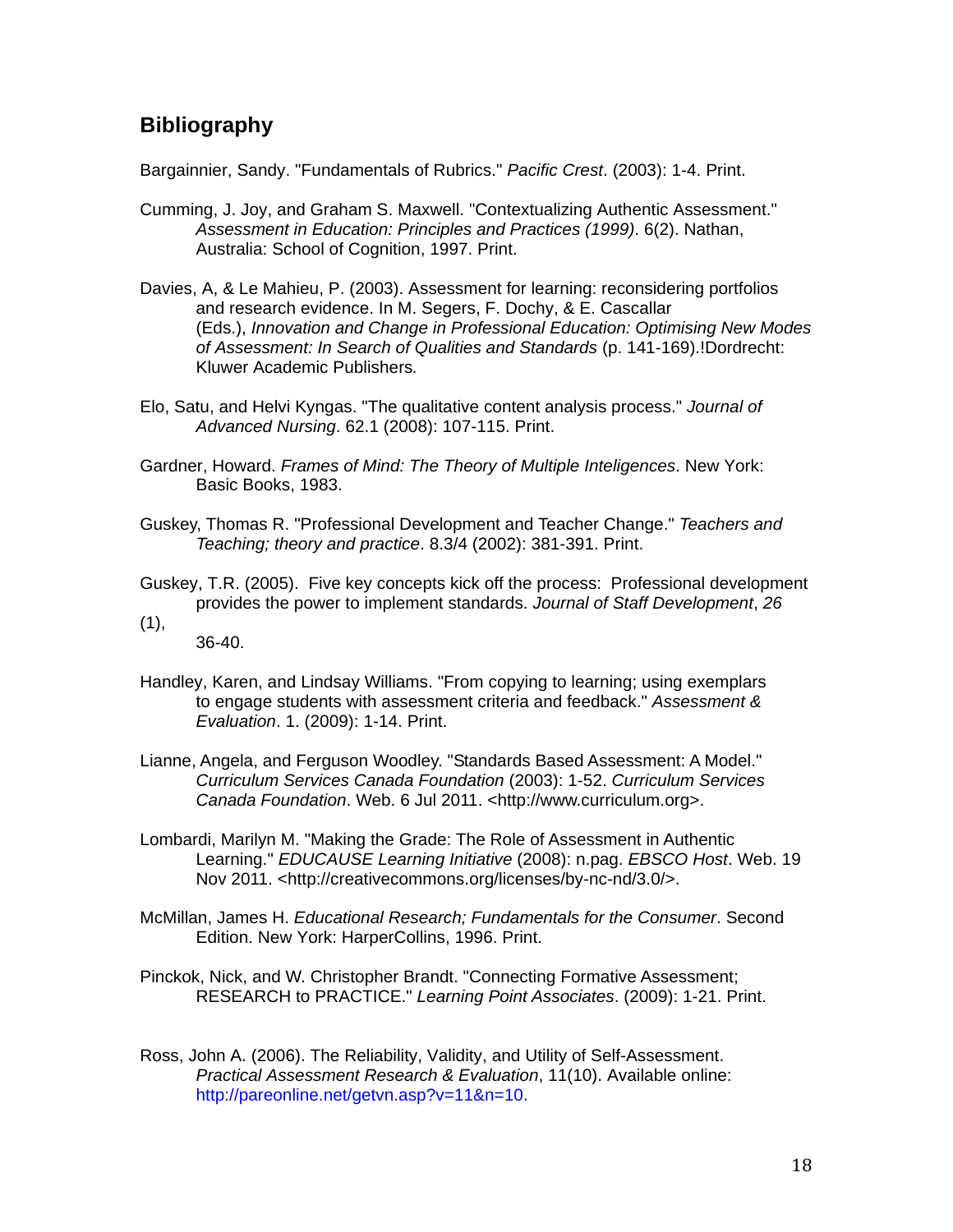- Rudner, Lawrence M., and William D. Schafer. *What Teachers Need to Know about Assessment*. Washington D.C.: National Education Association, 2002. Print.
- Sadler, D. Royce. "Interpretations of criteria-based assessment and grading in higher education." *Assessment & Evaluation in Higher Education*. 30.2 (2005): 175- 94. Print.
- Sadler, D. Royce. " Evaluation and Improvement of Academic Learning." The Journal of Higher Education, Vol. 54 No.1 (Jan.-Feb., 1983), 60-79.
- Stiggins, Richard J. Crown in Right of Alberta. Ministry of Education. *Grade Level of Achievement Reporting*. Alberta: Ministry of Education, 2008. Print.
- Stiggins, Richard, Arter, Judy, Chappuis, Jan and Steve. "Classroom Assessment for Student Learning: Doing it Right-using it Well." Assessment Training Institute, 2004.
- Thompson, E. (2007). Holistic assessment criteria: applying SOLO to programming projects. In S. Mann & Simon (Eds.) *Computing Education 2007. Proceedings of the Ninth Australasian Computing Education Conference (ACE2007). Conferences in Research and Practice in Information Technology, Vol. 66* (pp. 155-162). Ballarat, Australia: Australian Computing Society.
- Wiggins, Grant. 1990. The case for authentic assessment. *Practical Assessment, Research & Evaluation*, 2(2). Retrieved October 25, 2011 from http://PAREonline.net/getvn.asp?v=2&n=2.
- Wiggins, Grant. *Educative Assessment: Designing Assessments to Inform and Improve Student Performance*. San Francisco: Jossey-Bass, 1998. Print.
- Wiggins, G. & McTighe, J. (1998). *Understanding by Design.* Alexandria, VA: Association for Supervision and Curriculum Development.
- Wiggins, Grant and McTighe, Jay. *Understanding by Design.* 2<sup>nd</sup> ed. Merril Prentice Hall, Columbus, Ohio. 2006.
- Wilson, Vicki A.. "Improving Achievement and Student Satisfaction through Criteria-Based Evaluation: Checklists and Rubrics in Educational Research Courses.." *CHECKLISTS AND RUBRICS*. November 17-19, 1999. Ed. Educational Research Association. Point Clear, Alabama: U.S. Department of Education, 1999. 2-8. Print.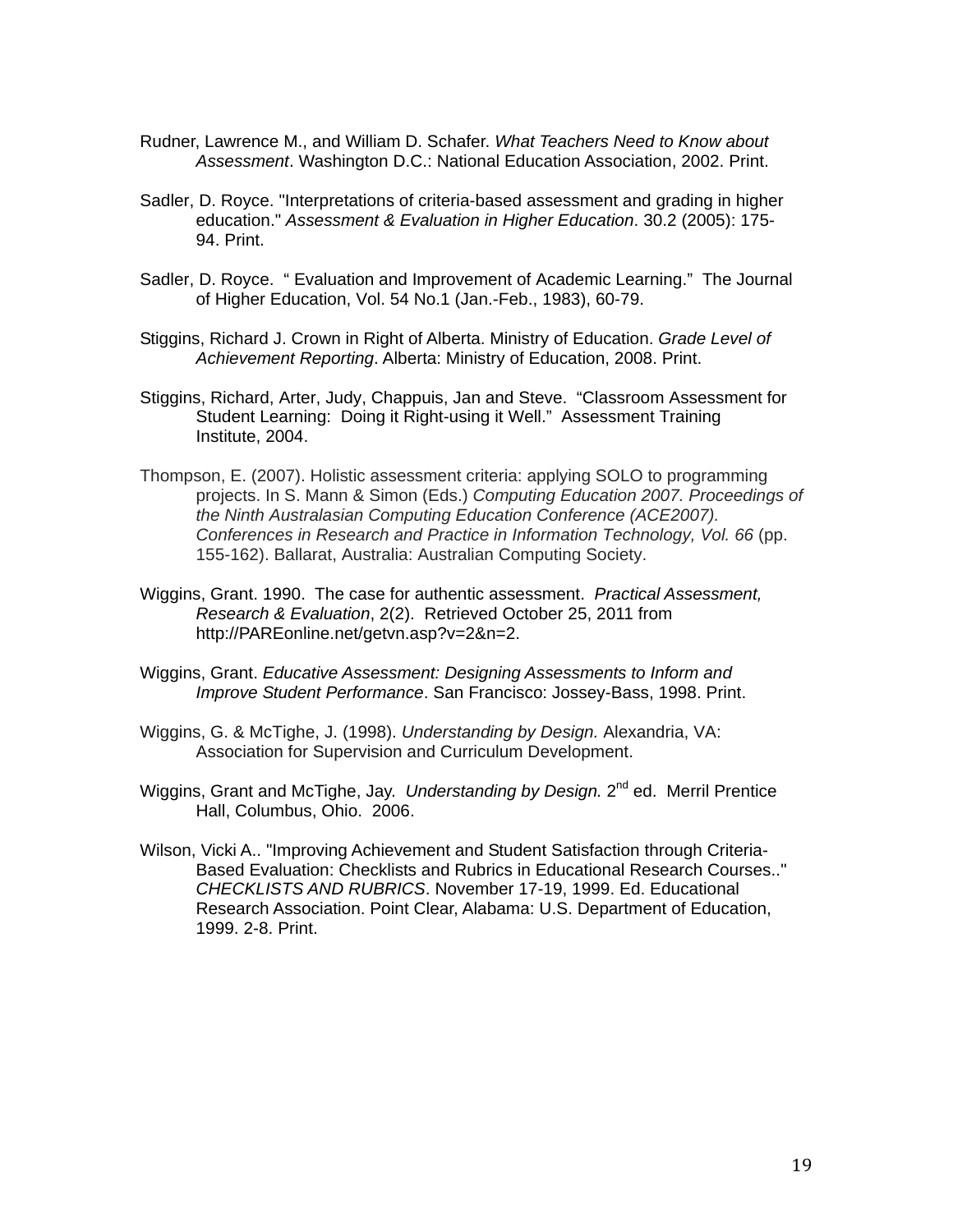# **Appendices**

## **Appendix 1 – Student Survey**

- 1. How well do you know the MYP Assessment criteria for each subject? I know all of them very well/I know the majority of them/I know some of them/I do not know them
- 2. How often do you receive a rubric with the criteria achievement descriptors prior to beginning an assessment? Always/Sometimes/Seldom/Never
- 3. How often do you review the assessment criteria descriptors for an assessment before beginning an assessment? (presentation, project, exam, etc…) Always/Sometimes/Seldom/Never
- 4. How often do you review the assessment criteria descriptors for an assessment after the assessment has been graded and returned to you? (presentations, projects, exams, etc.) Always/Sometimes/Seldom/Never
- 5. In your opinion, how useful is it to know the assessment criteria descriptors in helping you achieve the maximum score on an evaluation? (presentations, projects, exams, etc...) Very useful/Useful/Not very useful/Not useful
- 6. How often do your teachers review the assessment criteria descriptors for an assessment with your class after the assessment? (presentations, projects, exams, etc.) Always/Sometimes/Seldom/Never
- 7. How often do your teachers review the assessment criteria for an assessment or assignment with your class before beginning the assessment or assignment? Always/Sometimes/Seldom/Never
- 8. How well do you understand how the assessment criteria for each subject convert to the final evaluation bands (score over 7) in each subject? Understand very well/Understand a little/Do not understand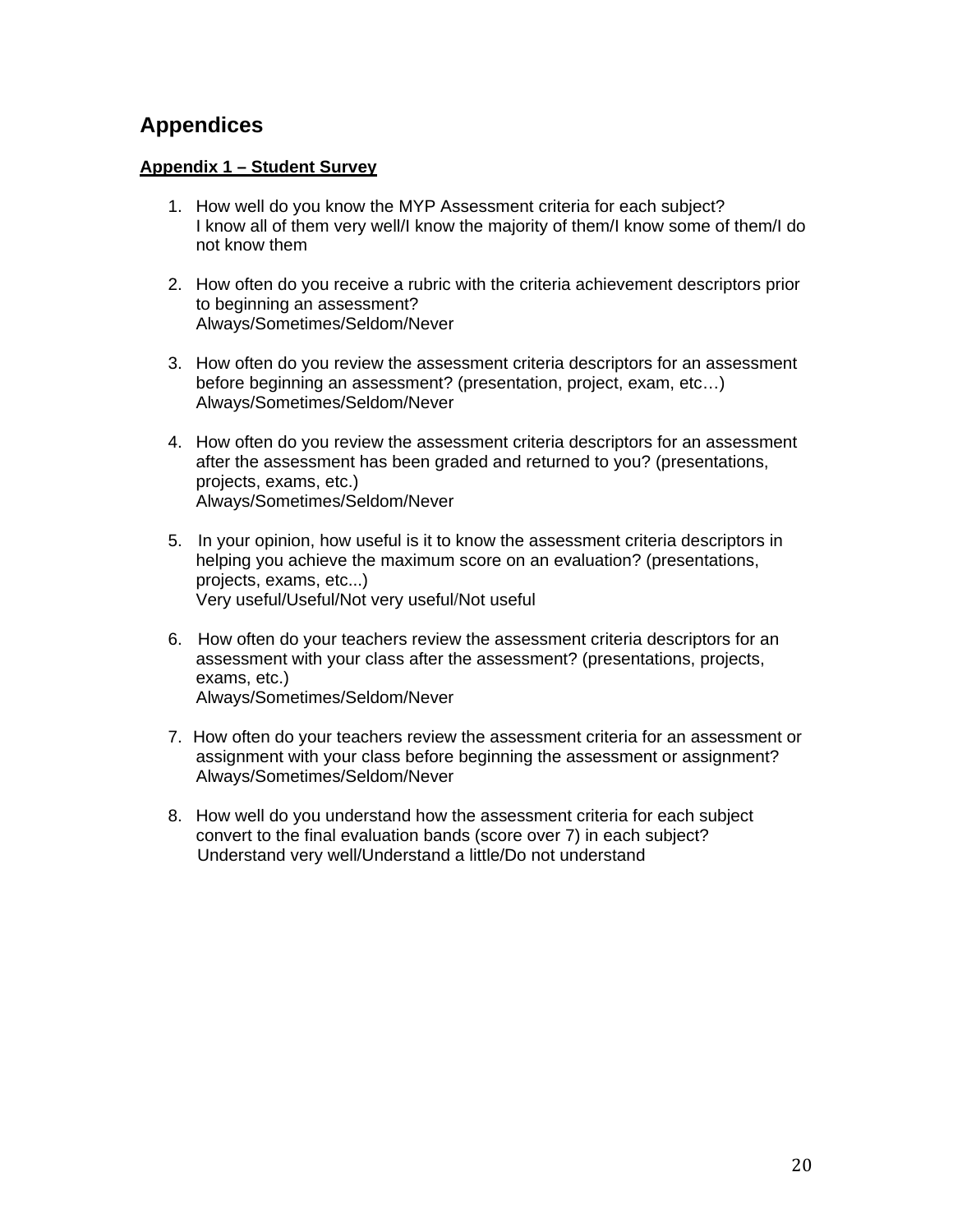#### **Appendix 2 – Teacher Survey**

- 1. How many years of experience do you have teaching the MYP?
- 2. Have you ever received IB training in your subject area?
- 3. How well do you know your subject's assessment criteria? Very well/Mostly understand/Not totally clear/Do not know or understand
- 4. How often do you review the assessment criteria of an assessment with your students prior to an assessment? All of the time/Most of the time/Not very often/Never
- 5. How often do you review the assessment criteria of an assessment with your students after an assessment? All of the time/Most of the time/Not very often/Never
- 6. In your opinion, how useful is it that your students know the assessment criteria before presenting a final evaluation? Very useful/Useful/Not very useful/Not useful
- 7. How often do you create or use a task-specific rubric for assessments? (a rubric that is based on your subject's assessment criteria, but is specific to the task at hand) For every assessment/For most assessments/For some assessments/Never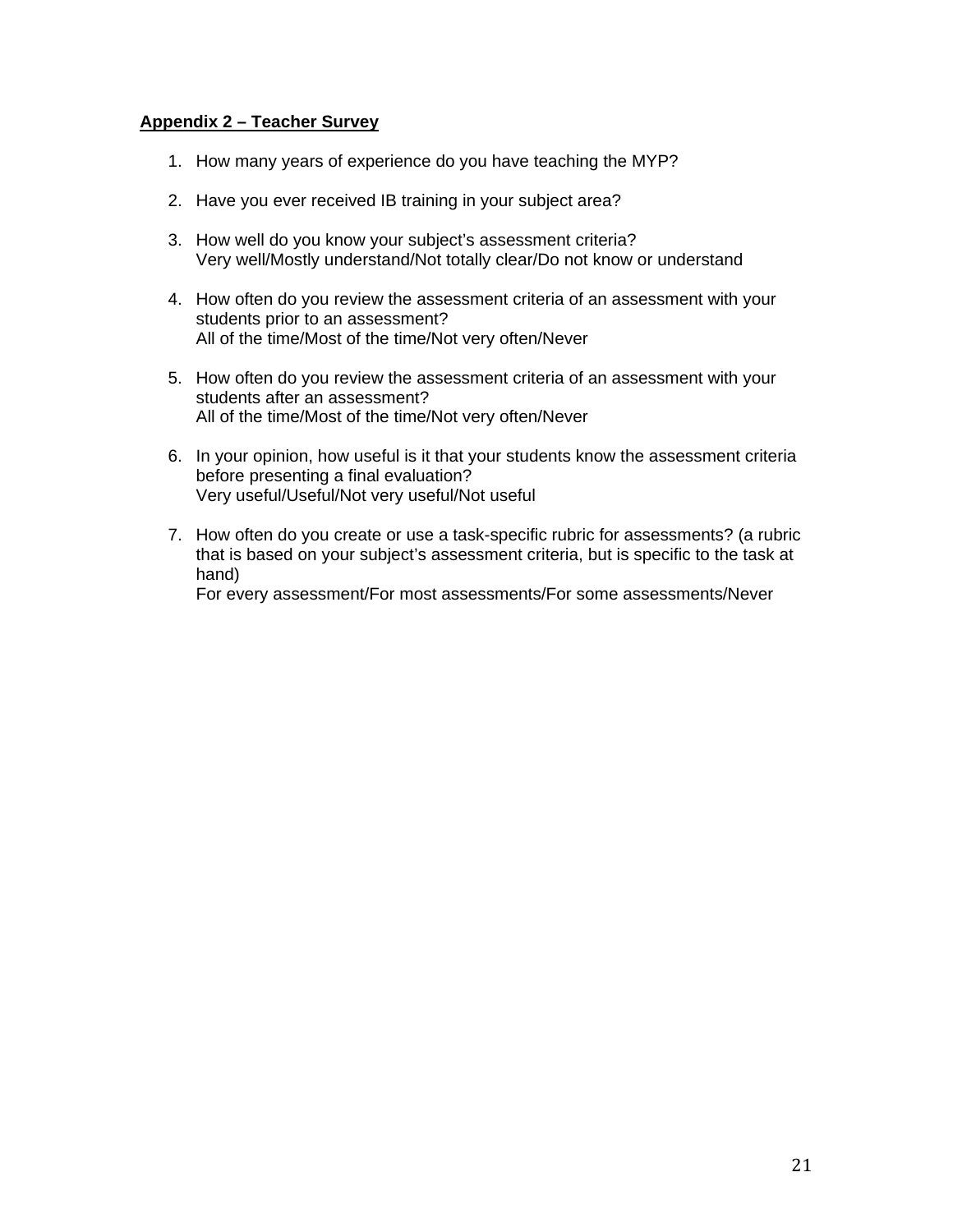## **Appendix 3 – Student Interview Questions**

How do students at your school learn about the MYP assessment criteria?

Where can students at your school access the assessment criteria descriptors for each subject?

In your experience in the MYP, explain how you learn about the learning objectives of an assessment (presentation, project, exam, etc.). If it is different between teachers, please explain.

Grade Level: \_\_\_\_\_\_\_\_\_\_\_\_\_\_\_\_\_\_\_\_\_ Years in the MYP: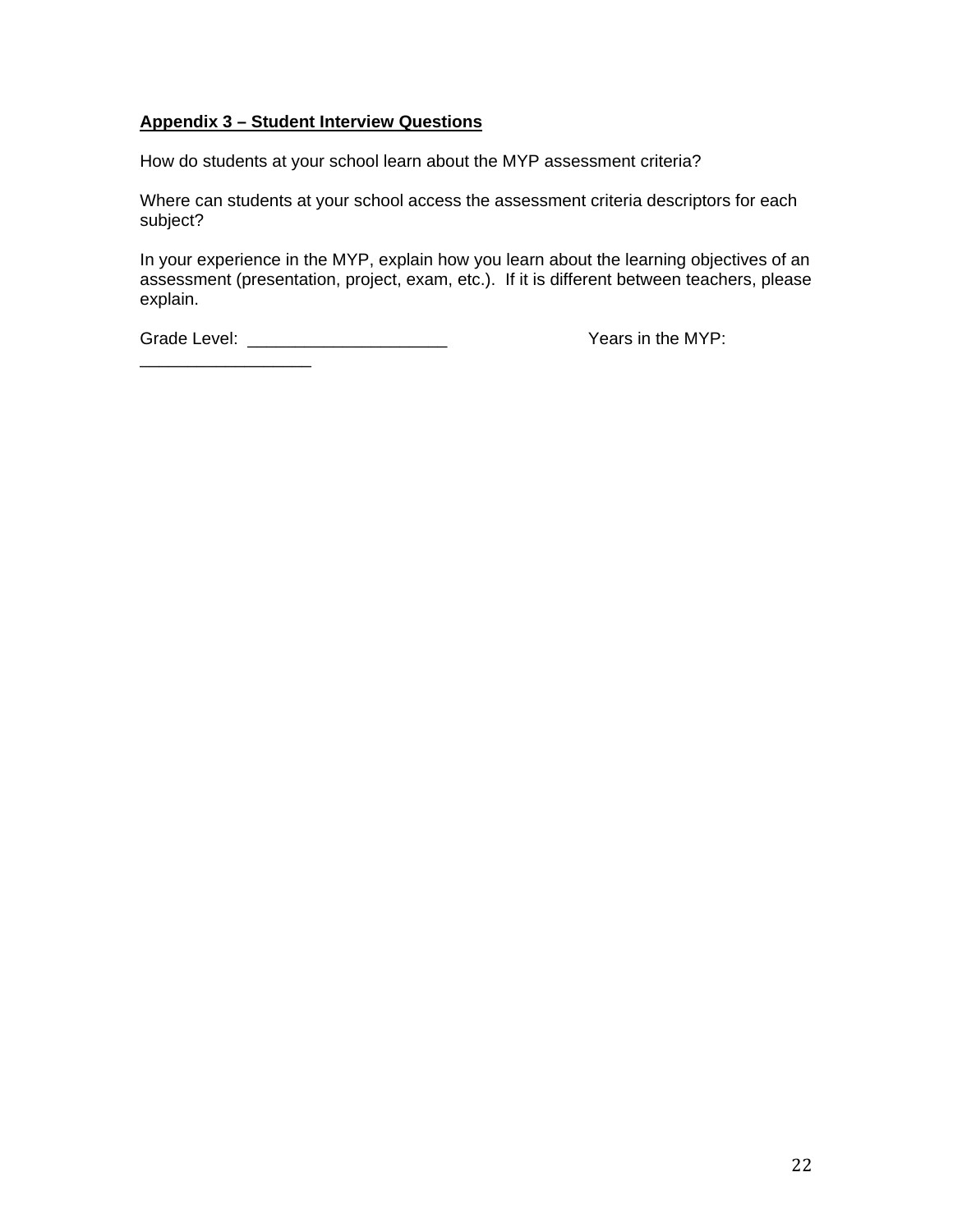## **Appendix 4 – Teacher Interview Questions**

In your opinion, what are the benefits of criteria based assessment?

In your opinion, what are the limitations of criteria based assessment?

Explain the role that the assessment criteria play in the planning process in your subject area.

Explain how your students learn about the assessment criteria in your subject.

Explain how you inform students of the learning objectives of an assessment activity or assignment.